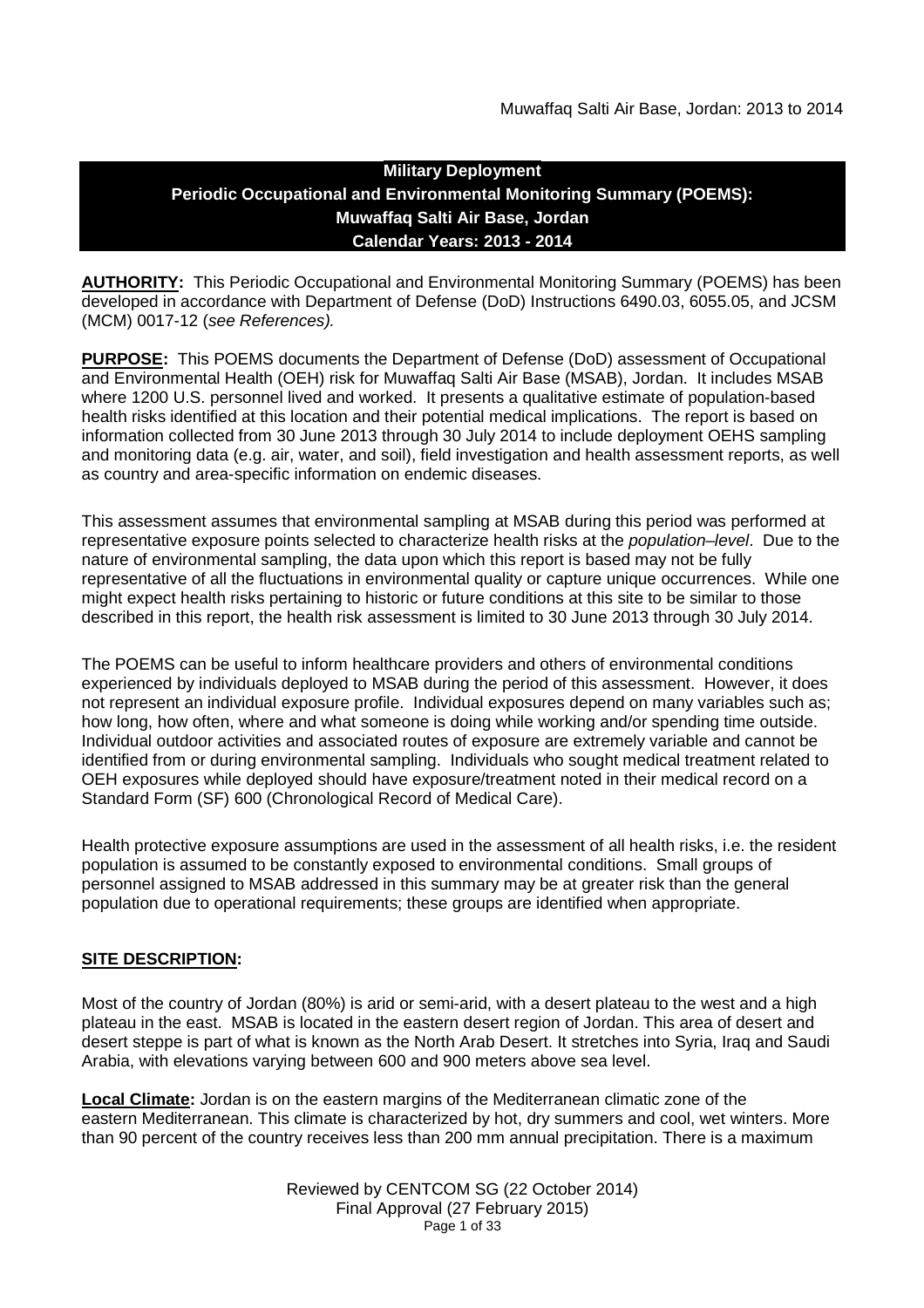annual rainfall of 600 mm in the north-west corner of the country. Average temperatures show a reverse pattern: they increase rapidly from the dissected plateaus to the very low level graben, increase gradually from the dissected plateau to the eastern margins of the eastern desert, and decrease gradually from north to south in line with increasing altitude. The highest annual and monthly values for evapotranspiration are in the desert with an annual total of 2,427 mm for Ma´an and 2,325 mm for Rweishid in the northeast. In the highlands, values vary from 1,485 mm at Rabba to 1,343 mm at Shoubak. Highest monthly precipitation values occur in July and the lowest in January for all the country.

**SUMMARY:** Conditions with an estimated health risk of moderate or greater are summarized in Table 1. Table 2 provides population based risk estimates for identified OEH conditions at MSAB. As indicated in the detailed sections that follow Table 2, controls established to reduce health risk were factored into this assessment. In some cases, e.g. ambient air, specific controls are noted, but not routinely available/feasible.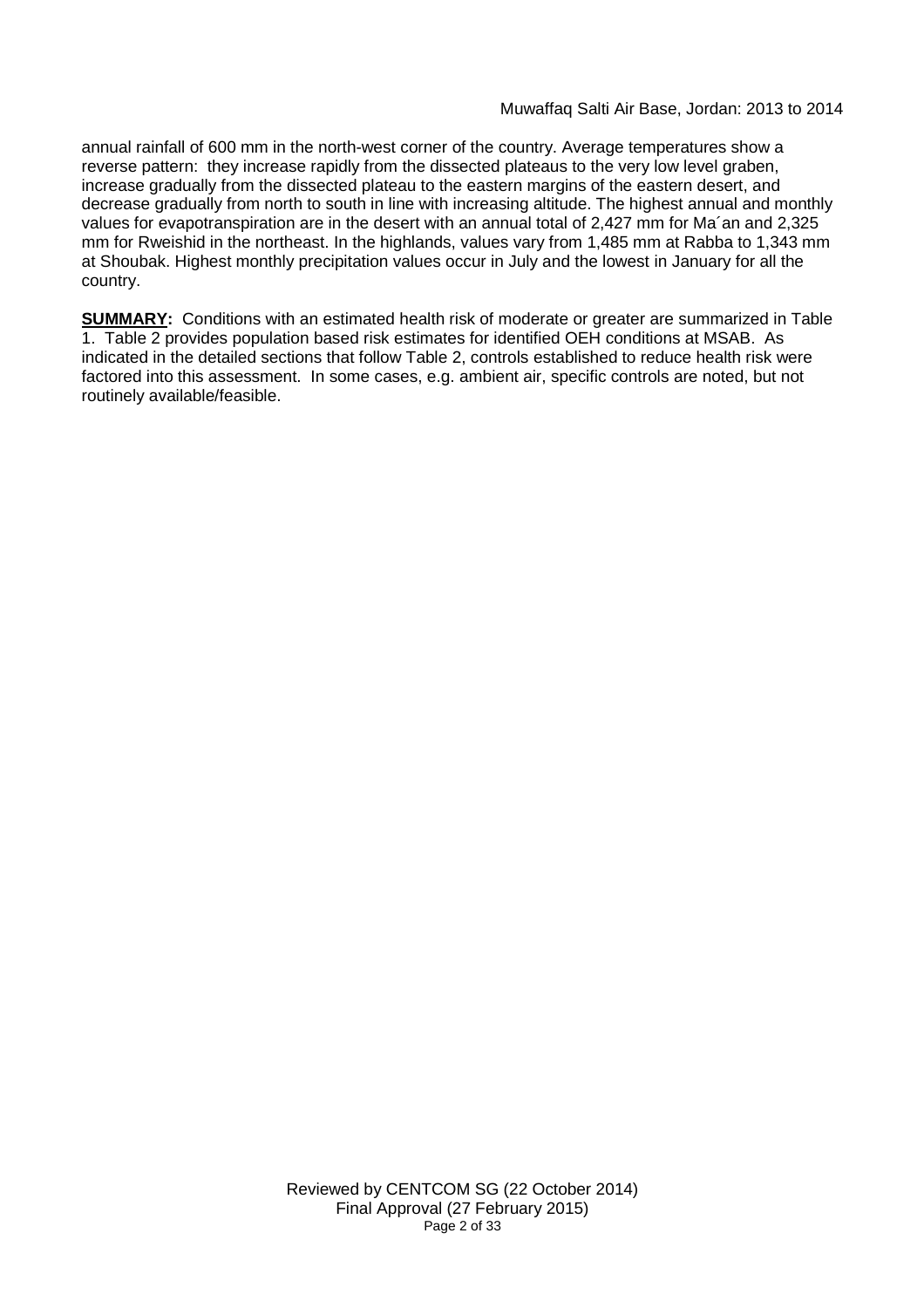# **POEMS**

#### **Table 1: Summary of Occupational and Environmental Conditions with MODERATE or Greater Health Risk**

#### *Short-Term Health Risks & Medical Implications:*

Exposures associated with the following environmental stressors may be associated with potential acute health effects in some personnel during deployment at MSAB:

Air Quality: For particulate matter less than 10 micrometers in diameter (PM10) and for PM less than 2.5 micrometers in diameter, i.e., PM2.5, the data was insufficient to characterize short-term risk. However, exposures may result in mild to more serious short-term health effects (e.g., eye, nose or throat and lung irritation) in some personnel while at this site, particularly exposures to high levels of dust such as during high winds or dust storms. For PM10 and PM2.5, certain subgroups of the deployed forces (e.g., those with pre-existing asthma/cardio-pulmonary conditions) are at greatest risk of developing notable health effects. Although most effects from exposure to particulate matter should have resolved postdeployment, providers should be prepared to consider the relationship between deployment exposures and current complaints. Some individuals may have sought treatment for acute respiratory irritation during their time at MSAB. Personnel who reported with symptoms or required treatment while at this site should have exposure and treatment noted in medical record (e.g., electronic medical record and/or on a Standard Form (SF) 600 (Chronological Record of Medical Care).

Food/Waterborne Diseases (e.g., bacterial and protozoal diarrhea, hepatitis A, typhoid fever, diarrhea-protozoal): If ingesting local food and water, health effects can temporarily incapacitate personnel (diarrhea) or result in prolonged illness (hepatitis A, typhoid fever, brucellosis). Risks from food/waterborne diseases are actively reduced with preventive medicine controls and mitigation, which includes hepatitis A and typhoid fever vaccinations, drinking and eating from approved sources in accordance with current USCENTCOM policy and providing medical intelligence briefings to all arriving personnel.

Other Endemic Diseases (e.g., cutaneous leishmaniasis, sandfly fever, rickettsioses leptospirosis, schistosomiasis, Q fever): Vector-borne endemic diseases (cutaneous leishmaniasis, sandfly fever and rickettsioses). These diseases may constitute a moderate risk due to exposure to biting vectors; risk reduced to low by proper wear of permethrin-treated uniform and bednets in conjunction with the application of DEET repellent to exposed skin. Water contact diseases (leptospirosis, schistosomiasis) activities involving extensive contact with surface water may increase risk. Animal contact diseases (Q fever), pose year-round risk. Animal contact disease risks are mitigated by briefing personnel on CENTCOM General Order 1.C as well as informing personnel of health implications and avoidance techniques.

Heat Stress: For heat stress, risk can be greater for susceptible persons including those older than 45, of low fitness level, unacclimatized, or with underlying medical conditions. Risks from heat stress may have been reduced with preventive medicine controls, work-rest cycles, and mitigation.

#### *Long-Term Health Risks & Medical Implications:*

Exposures associated with the following environmental stressors may be associated with potential chronic health effects in some personnel after deployment at MSAB:

Air Quality: Although fine particulate matter less than 10 micrometers in diameter (PM<sub>10</sub>) was not evaluated for long-term risk due to no available health guidelines, and data were insufficient to characterize long-term health risk from particulate matter 2.5 micrometers in diameter ( $PM_{2.5}$ ), the area was a dusty desert environment. For inhalational exposure to high levels of dust,  $PM_{10}$ , and  $PM_{2.5}$ , such as during high winds or dust storms, it is considered possible that some otherwise healthy personnel who were exposed for a long-term period to dust and particulate matter could develop certain health conditions (e.g., reduced lung function, cardiopulmonary disease). Personnel with a history of asthma or cardiopulmonary disease could potentially be more likely to develop such chronic health conditions. While the dust and particulate matter exposures were acknowledged, at this time there were no specific recommended, post-deployment medical surveillance evaluations or treatments. Providers should still consider overall individual health status (e.g., any underlying conditions/susceptibilities) and any potential unique individual exposures (such as occupational or specific personal dosimeter data) when assessing individual concerns. Certain individuals may need to be followed/evaluated for specific occupational exposures/injuries (e.g., annual audiograms as part of the medical surveillance for those enrolled in the Hearing Conservation Program; and personnel covered by Respiratory Protection Program and/or Hazardous Waste/Emergency Responders Medical Surveillance).

Leishmaniasis-Visceral Infection: Leishmaniasis is transmitted by sand flies. Visceral leishmaniasis (a more latent form of the disease) causes a severe febrile illness, which typically requires hospitalization with convalescence over 7 days. The leishmaniasis parasites may survive for years in infected individuals. Consequently, this infection may go unrecognized until infections become symptomatic years later.

> Reviewed by CENTCOM SG (22 October 2014) Final Approval (27 February 2015) Page 3 of 33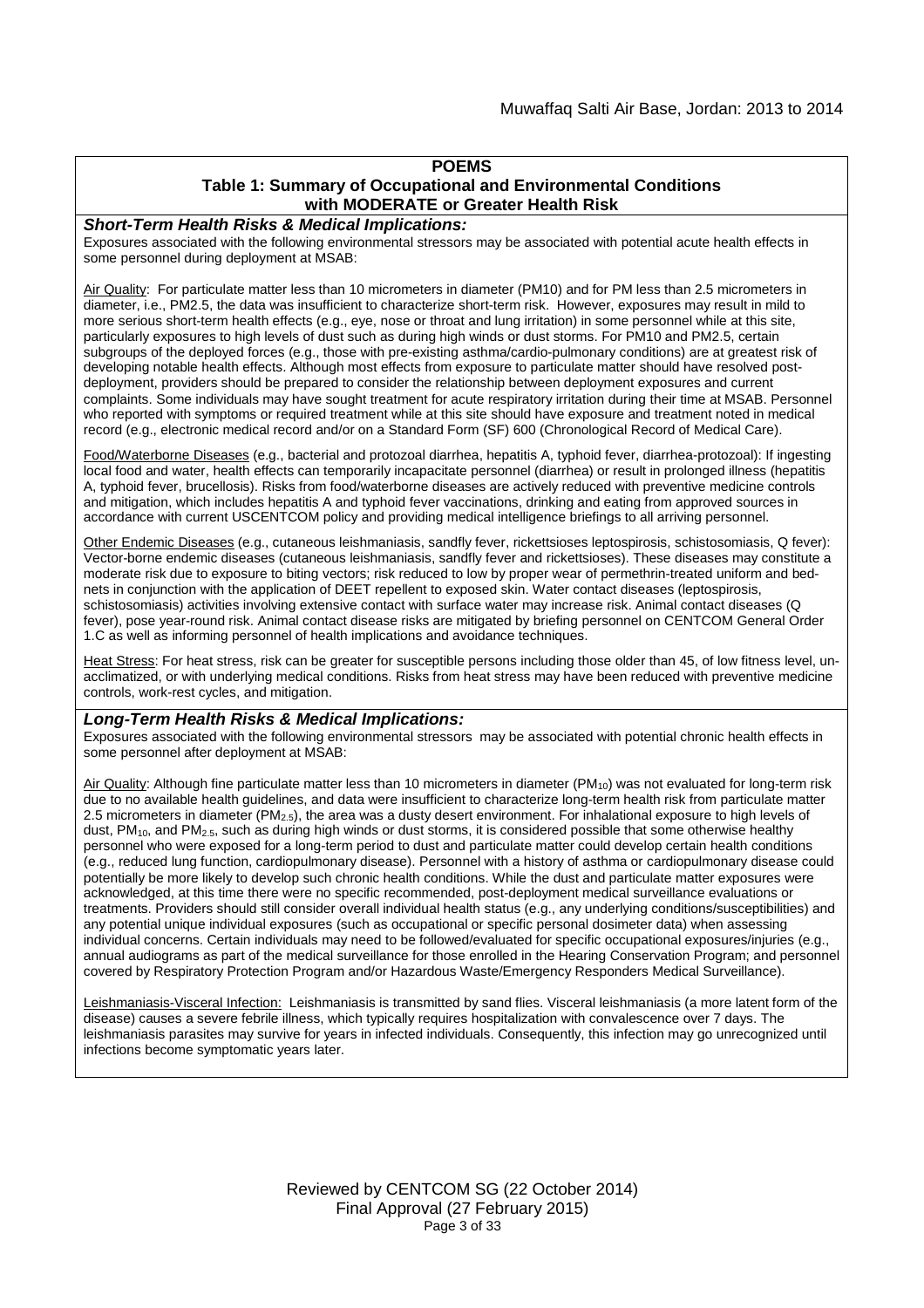| Table 2: Population-Based Health Risk Estimates - MSAB <sup>1, 2</sup>       |                                                                                                                                                                                                                                                                                                                                                                                                                                                                                                                                                                                                                                                                                                                                                   |                                                                                                                                                                                                       |                                                                                                                                                                                                                |  |  |
|------------------------------------------------------------------------------|---------------------------------------------------------------------------------------------------------------------------------------------------------------------------------------------------------------------------------------------------------------------------------------------------------------------------------------------------------------------------------------------------------------------------------------------------------------------------------------------------------------------------------------------------------------------------------------------------------------------------------------------------------------------------------------------------------------------------------------------------|-------------------------------------------------------------------------------------------------------------------------------------------------------------------------------------------------------|----------------------------------------------------------------------------------------------------------------------------------------------------------------------------------------------------------------|--|--|
| Source of Identified Health Risk <sup>3</sup>                                | <b>Unmitigated Health Risk</b><br>Estimate <sup>4</sup>                                                                                                                                                                                                                                                                                                                                                                                                                                                                                                                                                                                                                                                                                           | <b>Control Measures</b><br>Implemented <sup>5</sup>                                                                                                                                                   | <b>Residual Health Risk</b><br>Estimate <sup>4</sup>                                                                                                                                                           |  |  |
| <u>Air</u>                                                                   |                                                                                                                                                                                                                                                                                                                                                                                                                                                                                                                                                                                                                                                                                                                                                   |                                                                                                                                                                                                       |                                                                                                                                                                                                                |  |  |
| Particulate matter less than 10 microns<br>in diameter (PM <sub>10</sub> )   | Short-term: Low (as per risk<br>assessment of the data). Daily<br>levels vary, acute health effects<br>(e.g., upper respiratory tract<br>irritation) more pronounced<br>during peak days. More serious<br>effects are possible in<br>susceptible persons (e.g., those<br>with asthma/existing respiratory<br>diseases).<br>Long-term: Health guidelines<br>not defined.                                                                                                                                                                                                                                                                                                                                                                           | Most personnel lived<br>and worked in air<br>conditioned buildings<br>or tents.<br>For those not working<br>in air condition<br>spaces, time outdoors<br>was minimized and<br>tent flaps kept closed. | Short-term: For<br>particulate matter<br>control measures<br>have limited efficacy.<br>Thus the residual risk<br>may be similar or<br>identical to<br>unmitigated risk.<br>Long-term: Health<br>guidelines not |  |  |
|                                                                              | Short-term: The health risk<br>associated with typical PM <sub>2.5</sub><br>exposures was moderate. The<br>majority of the time no acute<br>health effects such as eye,<br>nose, or throat irritation from<br>exposure was anticipated to<br>have occurred. Mild acute<br>(short-term) health effects were<br>possible for those individuals<br>who spent much of their time<br>outdoors. Existing medical<br>conditions (e.g., asthma or<br>respiratory diseases) may be<br>exacerbated.                                                                                                                                                                                                                                                         |                                                                                                                                                                                                       | defined.<br>Short-term: Moderate<br>Particulate matter<br>control measures<br>have limited efficacy.<br>Thus the residual risk<br>may be similar or<br>identical to<br>unmitigated risk.                       |  |  |
| Particulate matter less than 2.5 microns<br>in diameter (PM <sub>2.5</sub> ) | Long-term: From June 2013 -<br>July 2014, the health risk<br>associated with typical PM2.5<br>exposures was moderate.<br>During periods of low risk, no<br>anticipated chronic health<br>effects from PM <sub>2.5</sub> were<br>anticipated to have occurred.<br>At the moderate risk level, a<br>small percentage of individuals<br>may have been at increased risk<br>of developing chronic health<br>conditions. These conditions<br>include reduced lung function,<br>chronic bronchitis, chronic<br>obstructive pulmonary disease<br>(COPD), asthma, and other<br>cardiopulmonary diseases.<br>Those with a history of asthma<br>or pre-existing cardiopulmonary<br>disease had a higher risk for<br>developing these chronic<br>conditions. | Strenuous physical<br>activities were limited<br>when air quality was<br>poor. Time was<br>minimized outdoors,<br>and windows and tent<br>flaps were kept<br>closed.                                  | Long-term: Moderate<br>Particulate matter<br>control measures<br>have limited efficacy.<br>Thus the residual risk<br>may be similar or<br>identical to<br>unmitigated risk.                                    |  |  |

Reviewed by CENTCOM SG (22 October 2014) Final Approval (27 February 2015) Page 4 of 33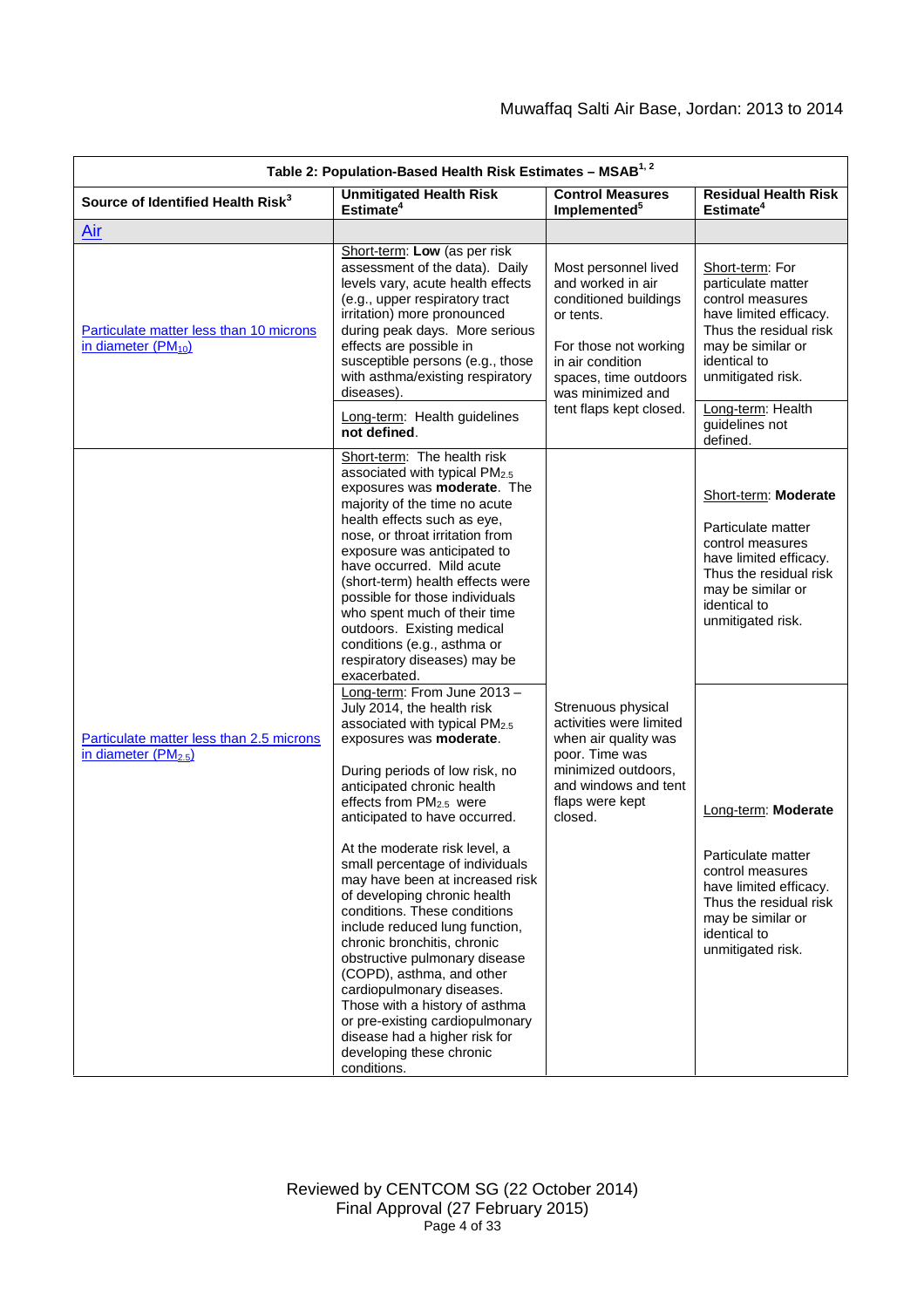| Table 2: Population-Based Health Risk Estimates - MSAB <sup>1, 2</sup> |                                                                                                                                                                                                                                   |                                                                                                            |                                                                                                                                                                               |  |
|------------------------------------------------------------------------|-----------------------------------------------------------------------------------------------------------------------------------------------------------------------------------------------------------------------------------|------------------------------------------------------------------------------------------------------------|-------------------------------------------------------------------------------------------------------------------------------------------------------------------------------|--|
| Source of Identified Health Risk <sup>3</sup>                          | <b>Unmitigated Health Risk</b><br>Estimate <sup>4</sup>                                                                                                                                                                           | <b>Control Measures</b><br>Implemented <sup>5</sup>                                                        | <b>Residual Health Risk</b><br>Estimate <sup>4</sup>                                                                                                                          |  |
| <b>Airborne Metals</b>                                                 | None identified                                                                                                                                                                                                                   | Burn barrel located<br>downwind of<br>occupied areas of the<br>base.                                       | For metals associated<br>with ambient dust,<br>control measures<br>have limited efficacy.<br>Thus the residual risk<br>may be similar or<br>identical to<br>unmitigated risk. |  |
|                                                                        | Short-term: Low                                                                                                                                                                                                                   | Burn barrel located<br>downwind of                                                                         | Short-term: Low                                                                                                                                                               |  |
| <b>Volatile Organic Compounds (VOC)</b>                                | Long-term: Low                                                                                                                                                                                                                    | occupied areas of the<br>base.<br>Fuel spills cleaned up<br>quickly when they<br>occur.                    | Long-term: Low                                                                                                                                                                |  |
| Soil                                                                   |                                                                                                                                                                                                                                   |                                                                                                            |                                                                                                                                                                               |  |
| Soil                                                                   | None evaluated at the base.<br>Even when data is available,<br>currently soil sampling data not<br>evaluated for short term (acute)<br>health risks.                                                                              | Fuel spills cleaned up<br>quickly if they occur.                                                           | None evaluated                                                                                                                                                                |  |
| Water                                                                  |                                                                                                                                                                                                                                   |                                                                                                            |                                                                                                                                                                               |  |
| <b>Consumed Water (Water Used for</b><br>Drinking)                     | Short-term: Low - U.S. Army<br>Veterinarian approved bottled<br>water.                                                                                                                                                            | U.S. Army Veterinary<br>Command approved<br>bottled water.                                                 | Short-term: Low                                                                                                                                                               |  |
|                                                                        | Long-term: Low - U.S. Army<br>Veterinarian approved bottled<br>water.                                                                                                                                                             | Active and ongoing<br>drinking water<br>surveillance program.                                              | Long-term: Low                                                                                                                                                                |  |
| Water used for other purposes (non-<br>drinking)                       | Short-term: Low - Radium -<br>226/228 levels above MEG of 5<br>pCi/L. However, since the water<br>is not used for consumption,<br>there is effect on health. This is<br>naturally occurring radiation<br>within the ground water. | Water surveillance<br>programs which<br>routinely monitor for<br>disinfectant residual,<br>bacteriological | Short-term: Low -<br>Based on the limited<br>potential for ingestion<br>of untreated water.                                                                                   |  |
|                                                                        | Long-term: Low - Radium -<br>226/228 levels above MEG of 5<br>pCi/L. However, since the water<br>is not used for consumption,<br>there is effect on health.                                                                       | contamination,<br>radionuclides, metals,<br>and other<br>constituents.                                     | Long-term: Low                                                                                                                                                                |  |
| <b>Military Unique</b>                                                 |                                                                                                                                                                                                                                   |                                                                                                            |                                                                                                                                                                               |  |
| Chemical Biological, Radiological<br>Nuclear (CBRN) Weapons            | <b>None identified</b>                                                                                                                                                                                                            | N/A                                                                                                        | None identified                                                                                                                                                               |  |
| Depleted Uranium (DU)                                                  | None identified                                                                                                                                                                                                                   | N/A                                                                                                        | None identified                                                                                                                                                               |  |
| Ionizing Radiation                                                     | None identified                                                                                                                                                                                                                   | N/A                                                                                                        | None identified                                                                                                                                                               |  |

Reviewed by CENTCOM SG (22 October 2014) Final Approval (27 February 2015) Page 5 of 33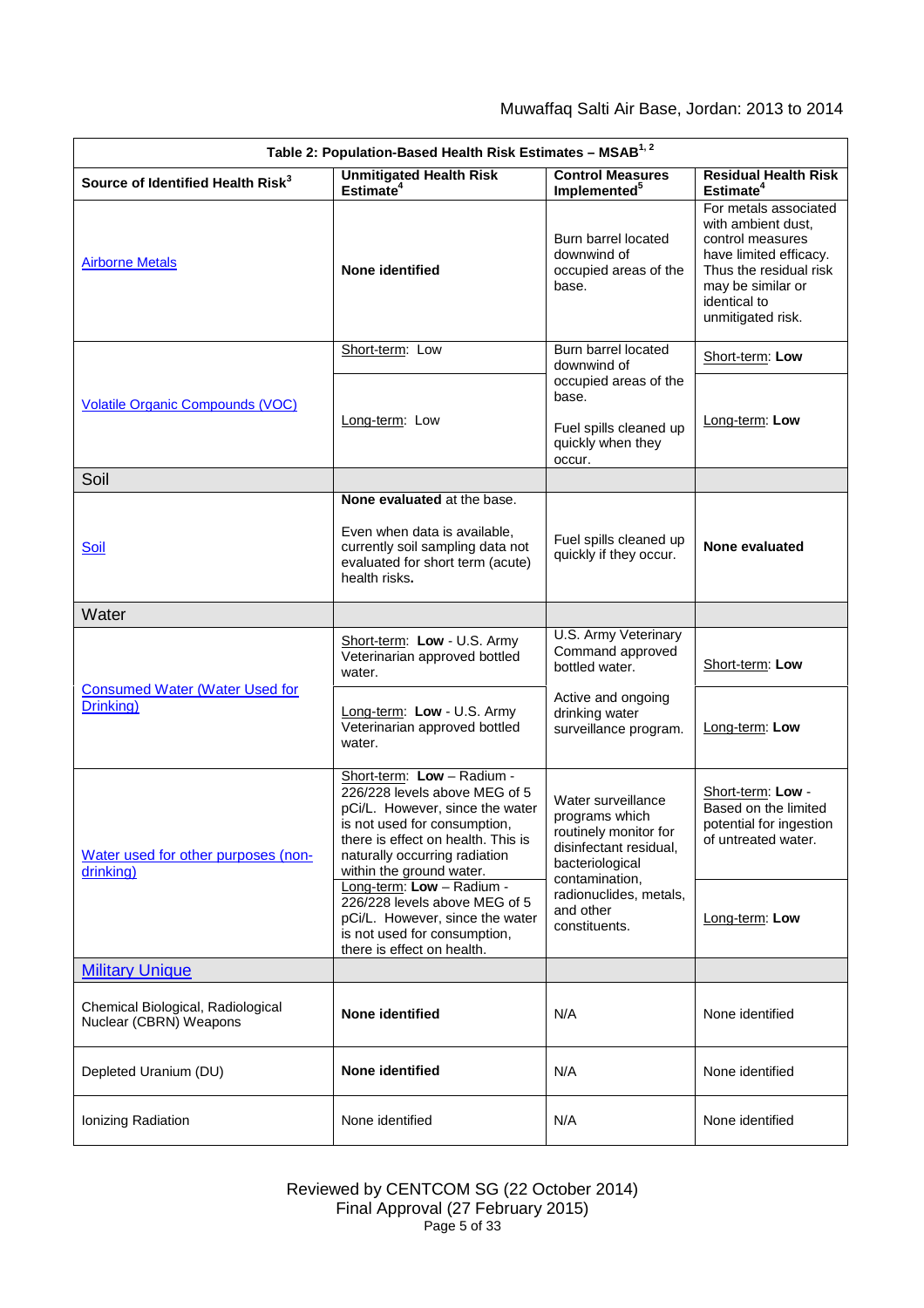| Table 2: Population-Based Health Risk Estimates - MSAB <sup>1, 2</sup>                 |                                                                                                                                                                                                                                                                                                                                                                                                           |                                                                                                                                                                                                                                                           |                                                                                                                        |  |  |
|----------------------------------------------------------------------------------------|-----------------------------------------------------------------------------------------------------------------------------------------------------------------------------------------------------------------------------------------------------------------------------------------------------------------------------------------------------------------------------------------------------------|-----------------------------------------------------------------------------------------------------------------------------------------------------------------------------------------------------------------------------------------------------------|------------------------------------------------------------------------------------------------------------------------|--|--|
| Source of Identified Health Risk <sup>3</sup>                                          | <b>Unmitigated Health Risk</b><br>Estimate <sup>4</sup>                                                                                                                                                                                                                                                                                                                                                   | <b>Control Measures</b><br>Implemented <sup>5</sup>                                                                                                                                                                                                       | <b>Residual Health Risk</b><br>Estimate <sup>4</sup>                                                                   |  |  |
| Non-ionizing Radiation                                                                 | Short-term: Low                                                                                                                                                                                                                                                                                                                                                                                           | Positioned antennas<br>so they are only<br>accessible to trained                                                                                                                                                                                          | Short-term: Low                                                                                                        |  |  |
|                                                                                        | Long-term: Low                                                                                                                                                                                                                                                                                                                                                                                            | individuals.                                                                                                                                                                                                                                              | Long-term: Low                                                                                                         |  |  |
| <b>Endemic Disease</b>                                                                 | Note: Residual risk for all categories is based on efficacy of control measure as<br>evidenced by lack of disease(s) reported in various medical surveillance data<br>bases e.g, TMDS, MERS, DRSi.                                                                                                                                                                                                        |                                                                                                                                                                                                                                                           |                                                                                                                        |  |  |
| Gastrointestinal<br>(same as Food borne/Waterborne (e.g.,<br>diarrhea-bacteriological) | Short-term: High. If ingesting<br>unapproved local food/water,<br>the health effects can<br>temporarily incapacitate<br>personnel (diarrhea) or result in<br>prolonged illness (hepatitis A,<br>typhoid fever, brucellosis,<br>hepatitis E). Viral gastroenteritis<br>can present due to a high rate of<br>personnel turnover and shared<br>dining, berthing, bathroom<br>facilities, and working spaces. | <b>Standard Preventive</b><br><b>Medicine Measures:</b><br>immunizations<br>(Hepatitis A and<br>typhoid fever), the<br>consumption of food<br>and water from<br>approved sources,<br>and habitability<br>inspections to ensure<br>cleanliness/sanitation. | Short-term: Low.<br>Based on disease<br>incident reporting from<br>Jordan and DNBI data<br>from MSAB.                  |  |  |
|                                                                                        | Long-term: Low since the<br>majority of gastrointestinal<br>diseases do not cause<br>prolonged illness.                                                                                                                                                                                                                                                                                                   |                                                                                                                                                                                                                                                           | Long-term: Low<br>based on disease<br>incident reporting from<br>Jordan.                                               |  |  |
| <b>Arthropod Vector Borne</b>                                                          | Short-term: Low. Competent<br>vectors (in very low numbers)<br>and reservoirs for diseases are<br>present for sandfly fever,<br>Leishmaniasis, West Nile fever,<br>rickettsioses, sindbis, Crimean-<br>Congo haemorrhagic fever,<br>malaria and plague.                                                                                                                                                   | <b>Standard Preventive</b><br>Medicine Measures:<br>proper wearing of<br>insecticide-treated<br>uniforms and the<br>application of insect<br>repellent to the skin,<br>chemoprophylaxis in<br>accordance with                                             | Short-term: Low to<br>none for all vector-<br>borne diseases<br>based on disease<br>incident reporting from<br>Jordan. |  |  |
|                                                                                        | Long-term: Low. It is possible to<br>be infected during deployment<br>with leishmaniasis, but not to<br>have a clinically evident disease<br>until redeployed.                                                                                                                                                                                                                                            | COCOM policy (i.e.,<br>malaria), removal of<br>vector harborages<br>within camps, and the<br>application of<br>pesticides.                                                                                                                                | Long-term: Low<br>based on disease<br>incident reporting from<br>Jordan.                                               |  |  |
| <b>Water-Contact</b><br>(e.g. wading, swimming)                                        | Short-term: Low. The<br>occurrence of flooding after<br>heavy rainfall can facilitate the<br>spread of leptospirosis already<br>present in the soil<br>Long-term: Low based on                                                                                                                                                                                                                            | Avoidance of fresh<br>water sources, such<br>as puddles/ standing<br>water, drainage<br>areas, etc.                                                                                                                                                       | Short-term: Low<br>based on disease<br>incident reporting from<br>Jordan.<br>Long-term: Low                            |  |  |
|                                                                                        | disease incident reporting from<br>Jordan.                                                                                                                                                                                                                                                                                                                                                                |                                                                                                                                                                                                                                                           | based on disease<br>incident reporting from<br>Jordan.                                                                 |  |  |
| <b>Respiratory</b>                                                                     | Short-term: Low. The high rate<br>of personnel turnover, shared<br>dining, berthing, recreational<br>facilities, and working spaces<br>may allow for the easy<br>transmission of upper<br>respiratory infections, including<br>influenza.                                                                                                                                                                 | Influenza<br>immunizations are<br>given either before or<br>during deployment.<br>Local and third<br>country national<br>workers/contractors<br>are required to                                                                                           | Short-term: Low for<br>upper respiratory<br>infections and<br>tuberculosis.                                            |  |  |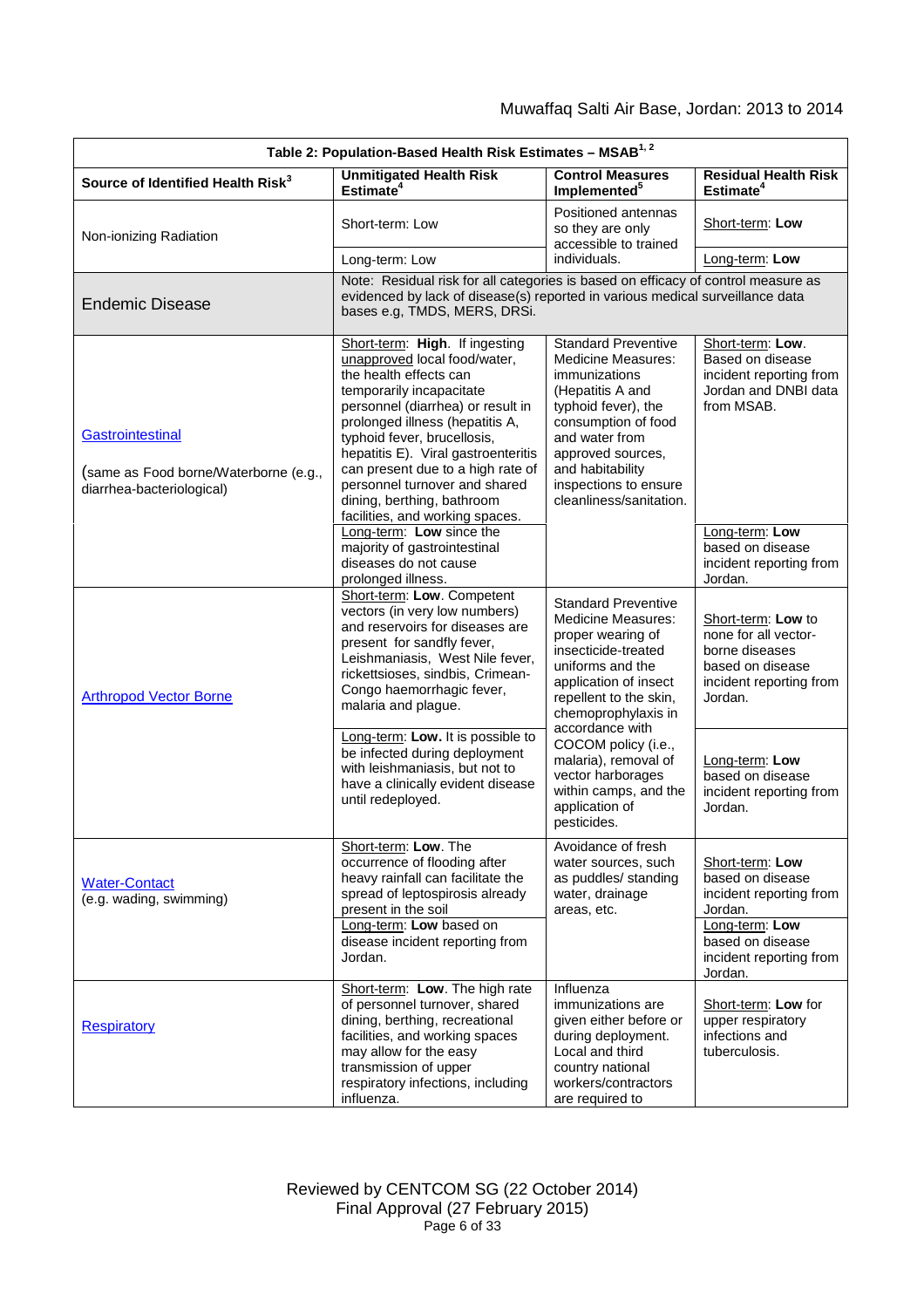| Table 2: Population-Based Health Risk Estimates - MSAB <sup>1, 2</sup> |                                                                                                                                                                                                                                                                                                 |                                                                                                                                                                                                                                         |                                                                           |  |  |
|------------------------------------------------------------------------|-------------------------------------------------------------------------------------------------------------------------------------------------------------------------------------------------------------------------------------------------------------------------------------------------|-----------------------------------------------------------------------------------------------------------------------------------------------------------------------------------------------------------------------------------------|---------------------------------------------------------------------------|--|--|
| Source of Identified Health Risk <sup>3</sup>                          | <b>Unmitigated Health Risk</b><br>Estimate <sup>4</sup>                                                                                                                                                                                                                                         | <b>Control Measures</b><br>Implemented <sup>5</sup>                                                                                                                                                                                     | <b>Residual Health Risk</b><br>Estimate <sup>4</sup>                      |  |  |
|                                                                        | Long-term: Low The majority of<br>respiratory diseases do not<br>cause prolonged illness.                                                                                                                                                                                                       | complete health<br>screening prior to<br>employment.<br><b>Potential tuberculosis</b><br>exposure is<br>addressed in the Post<br>Deployment Health<br>Assessment.                                                                       | Long-term: Low<br>based on disease<br>incident reporting from<br>Jordan.  |  |  |
|                                                                        | Short-term: Low based on<br>disease incident reporting from<br>Jordan and vectors sighted at<br>MSAB through vector<br>surveillance program.                                                                                                                                                    | <b>Standard Preventive</b><br>Medicine measures,<br>as well as COCOM<br>policy, prohibit<br>contact with,                                                                                                                               | Short-term: Low<br>based on disease<br>incident reporting from<br>Jordan. |  |  |
| <b>Animal Contact</b>                                                  | Long-term: Low based on<br>disease incident reporting from<br>Jordan.                                                                                                                                                                                                                           | adoption, or feeding<br>of feral animals.<br>Immunizations for<br>anthrax and rabies<br>(rabies vaccination<br>and/or immune<br>globulin given if<br>clinically directed).                                                              | Long-term: Low<br>based on disease<br>incident reporting from<br>Jordan.  |  |  |
| <b>Venomous Animal/ Insects</b>                                        |                                                                                                                                                                                                                                                                                                 |                                                                                                                                                                                                                                         |                                                                           |  |  |
| Snakes, scorpions, and spiders                                         | Short-term: Low - If<br>encountered, effects of venom<br>vary with species from mild<br>localized swelling (e.g. scorpion<br>species e.g Scorpiops<br>lindbergi)) to potentially lethal<br>(e.g. saw-scaled viper or<br>Gloydius halys). Based on<br>disease incident reporting from<br>Jordan. | Standard preventive<br>medicine measures.<br>such as the reduction<br>of harborages for<br>these animals, as well<br>as education on how<br>to avoid them (shake<br>out boots before<br>donning, etc.), reduce<br>the risk of exposure. | Short-term: Low                                                           |  |  |
|                                                                        | Long-term: No long-term<br>health risk identified                                                                                                                                                                                                                                               |                                                                                                                                                                                                                                         | Long-term: No long-<br>term health risk<br>identified                     |  |  |
| <b>Heat/Cold Stress</b>                                                |                                                                                                                                                                                                                                                                                                 |                                                                                                                                                                                                                                         |                                                                           |  |  |
| Heat                                                                   | Short-term: Moderate risk of<br>heat injury in summer months<br>for un-acclimatized personnel.                                                                                                                                                                                                  | Adequate periods of<br>acclimatization for<br>newly reporting or<br>returning personnel.<br>Adjustment of work-                                                                                                                         | Short-term: Low                                                           |  |  |
|                                                                        | Long-term: Low                                                                                                                                                                                                                                                                                  | rest cycles based on<br>monitoring of climatic<br>conditions.                                                                                                                                                                           | Long-term: Low                                                            |  |  |
| Cold                                                                   | Short-term: Low - The risk for<br>cold stress/injuries is largely<br>dependent on<br>clothing/equipment worn,<br>operational work intensity and<br>individual factors rather than<br>environmental factors alone.<br>January is the coolest month<br>with temperature reaching the<br>low 40Fs. | Provision of adequate<br>foul weather clothing<br>Appropriate work/rest<br>cycles during cold<br>weather                                                                                                                                | Short-term: Low                                                           |  |  |
|                                                                        | Long-term: Low                                                                                                                                                                                                                                                                                  |                                                                                                                                                                                                                                         | Long-term: Low                                                            |  |  |
| <b>Noise</b>                                                           |                                                                                                                                                                                                                                                                                                 |                                                                                                                                                                                                                                         |                                                                           |  |  |
| <b>Noise</b>                                                           | Short-term: Low based on<br>available data                                                                                                                                                                                                                                                      | Use of hearing<br>protection.                                                                                                                                                                                                           | Short-Term: Low                                                           |  |  |

Reviewed by CENTCOM SG (22 October 2014) Final Approval (27 February 2015) Page 7 of 33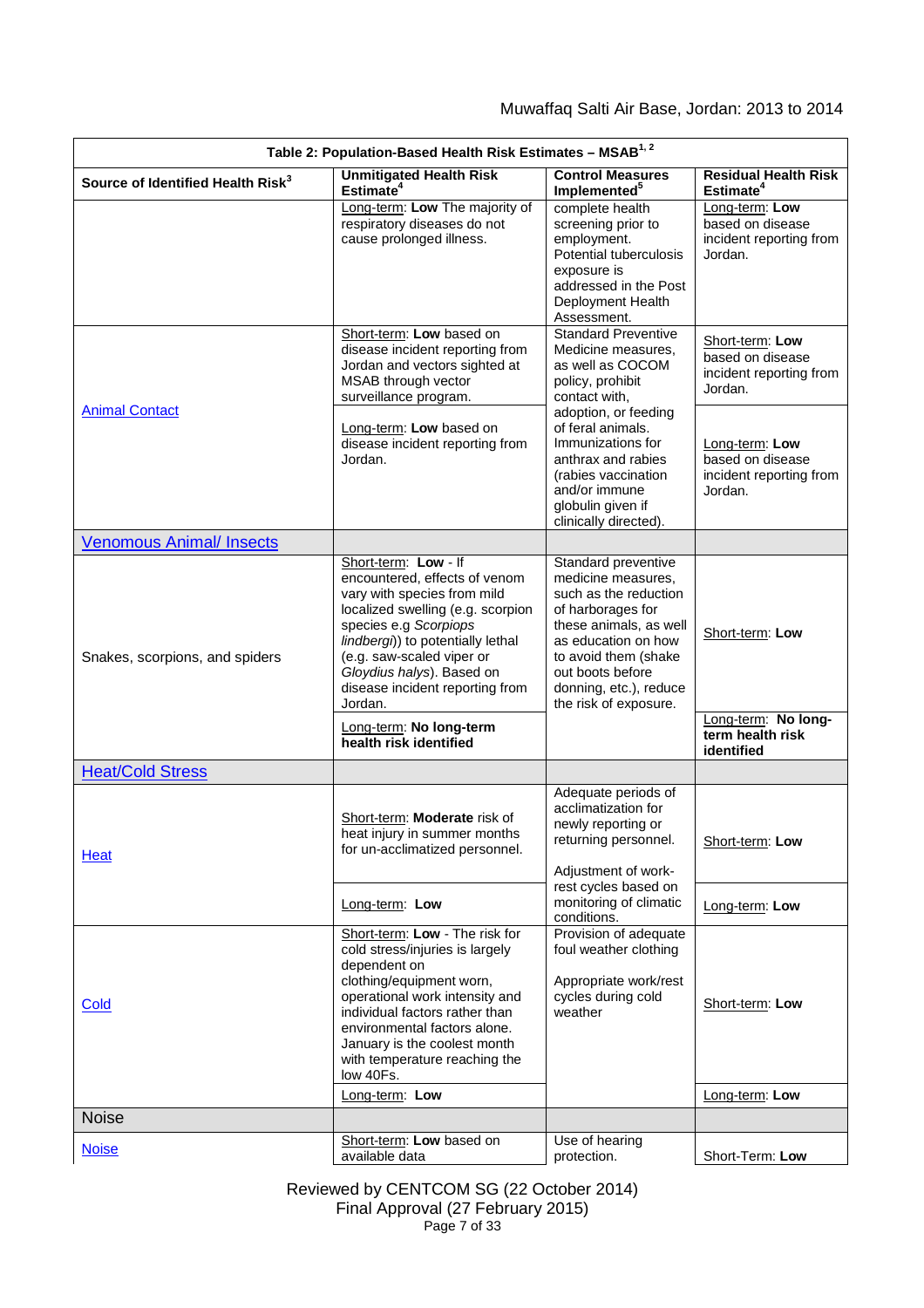| Table 2: Population-Based Health Risk Estimates - MSAB <sup>1, 2</sup> |                                                         |                                                                                              |                                                      |  |
|------------------------------------------------------------------------|---------------------------------------------------------|----------------------------------------------------------------------------------------------|------------------------------------------------------|--|
| Source of Identified Health Risk <sup>3</sup>                          | <b>Unmitigated Health Risk</b><br>Estimate <sup>4</sup> | <b>Control Measures</b><br>Implemented <sup>5</sup>                                          | <b>Residual Health Risk</b><br>Estimate <sup>4</sup> |  |
| <i>(Continuous)</i><br>(Flightline, Power Production)                  | Long-term: Low based on<br>available data               | Labeling noise                                                                               | Long-Term: Low                                       |  |
|                                                                        | Short-term: Low                                         | hazardous areas.<br>Leadership                                                               | Short-term: Low                                      |  |
| <b>Impulse</b>                                                         | Long-term: Low                                          | enforcement of<br>compliance with<br>available Personal<br>Protective Equipment<br>$(PPE)$ . | Long-term: Low                                       |  |
| <b>Unique Concerns</b>                                                 |                                                         |                                                                                              |                                                      |  |
| Any incident of fire or spill that may<br>have happened                | None identified                                         | N/A                                                                                          | None identified                                      |  |
| <b>Waste Sites/Waste Disposal</b>                                      | None identified                                         | Regular trash is<br>removed by a local<br>contracted agency.                                 | None identified                                      |  |
| Fuel/petroleum products/ industrial<br>chemical spills                 | Short-term: Low based on<br>available data              | Cleanup spills as<br>soon as possible<br>while wearing                                       | Short-term: Low                                      |  |
|                                                                        | Long-term: Low                                          | appropriate personal<br>protective equipment                                                 | Long-term: Low                                       |  |
| <b>Pesticides/Pest Control</b>                                         | None identified                                         | See Section 10.4                                                                             | None identified                                      |  |
| <b>Asbestos</b>                                                        | Short-term: Low                                         | Manage in place                                                                              | Short-term: Low                                      |  |
|                                                                        | Long-term: Low                                          |                                                                                              | Long-term: Low                                       |  |
| <b>Leaded Paint</b>                                                    | None identified                                         | N/A                                                                                          | None identified                                      |  |
| <b>Burn Pits</b>                                                       | None identified                                         | N/A                                                                                          | None identified                                      |  |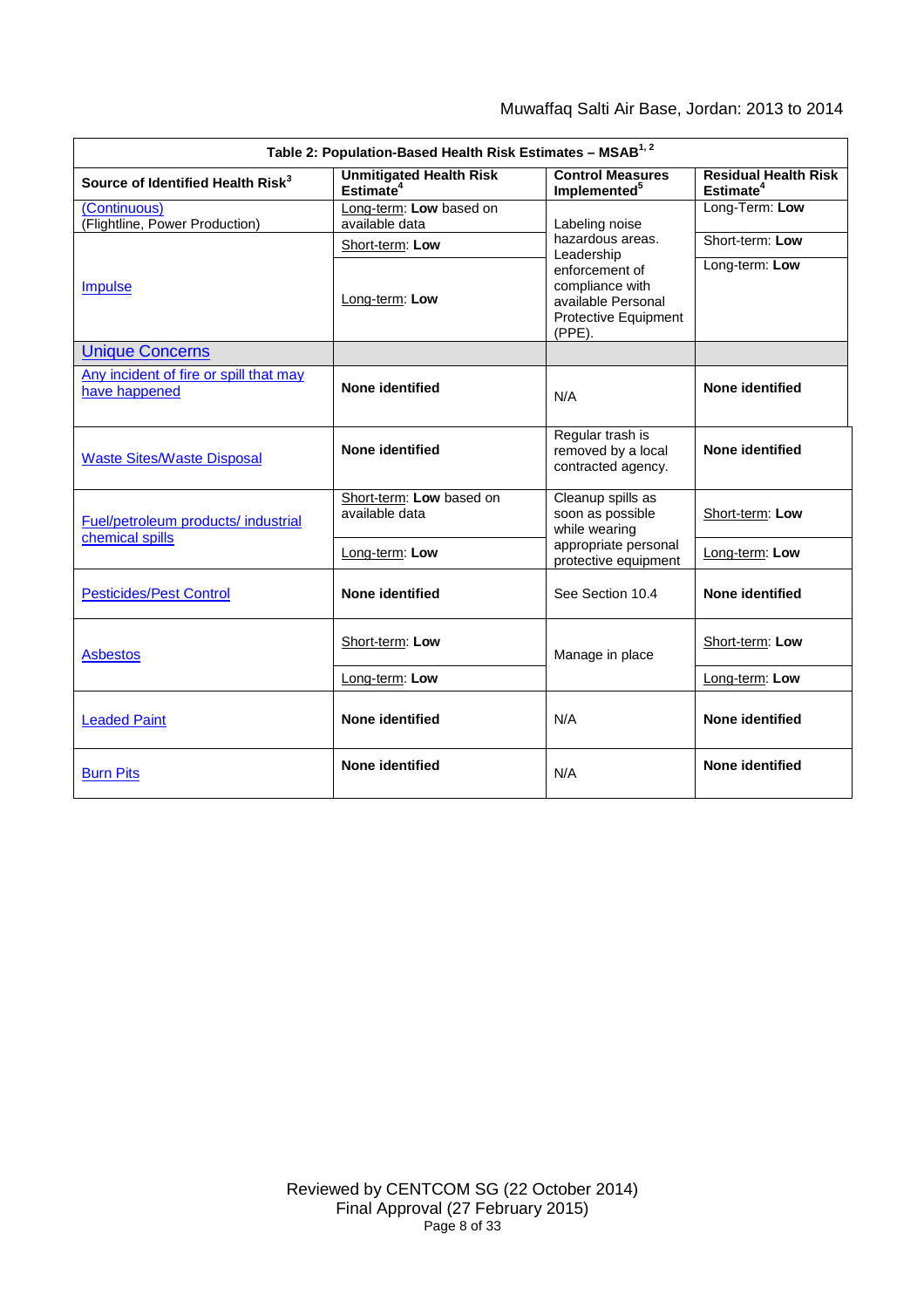# **POEMS**

## **Table 2: Population-Based Health Risk Estimates – MSAB, Jordan**

 $1$  This Summary Table provides a qualitative estimate of population-based short-and long-term health risks associated with the occupational and environment conditions at MSAB and other locations frequented by U.S. military personnel in the immediate vicinity of MSAB, Jordan. It does not represent an individual exposure profile. Actual individual exposures and health effects depend on many variables. For example, while a chemical may be present in the environment, if a person does not inhale, ingest, or contact a specific dose of the chemical for adequate duration and frequency, then there may be no health risk. Alternatively, a person at a specific location may experience a unique exposure, such as a burn pit, which could result in a significant individual exposure. Any such person seeking medical care should have their specific conditions of exposure documented on Form SF600.

 $2$  This assessment is based on specific environmental sampling data and reports obtained from 30 June 2013 through 30 July 2014. Sampling locations are assumed to be representative of exposure points for the base population, but may not reflect all the fluctuations in environmental quality or capture unique exposure incidents.

<sup>3</sup> This Summary Table is organized by major categories of identified sources of health risk. It only lists those sub-categories specifically identified and addressed at MSAB. The health risks are presented as Low, Moderate, High or Extremely High for both acute and chronic health effects. The risk level is based on an assessment of both the potential severity of the health effects that could be caused and probability that exposure would occur at a level to produce such health effects. Details can be obtained from the USA Public Health Center. More detailed descriptions of OEH exposures that were evaluated are discussed in the following sections of this report.

<sup>4</sup> Risks in this Summary Table are based on quantitative surveillance thresholds (e.g. review of disease surveillance data) or screening levels (e.g. Military Exposure Guidelines (MEGs) for chemicals*).* Some previous assessment reports may provide slightly inconsistent risk estimates because quantitative criteria such as MEGs may have changed since the samples were originally evaluated and/or because this assessment makes use of all historic site data while previous reports may have only been based on a few samples.

<sup>5</sup> All OEH risk estimates represent residual risk after accounting for preventive controls in place. Occupational exposures and exposures to endemic diseases are greatly reduced by preventive measures in place. For environmental exposures related to airborne dust, there are limited preventive measures available and available measures have little efficacy in reducing exposure to ambient conditions.

> Reviewed by CENTCOM SG (22 October 2014) Final Approval (27 February 2015) Page 9 of 33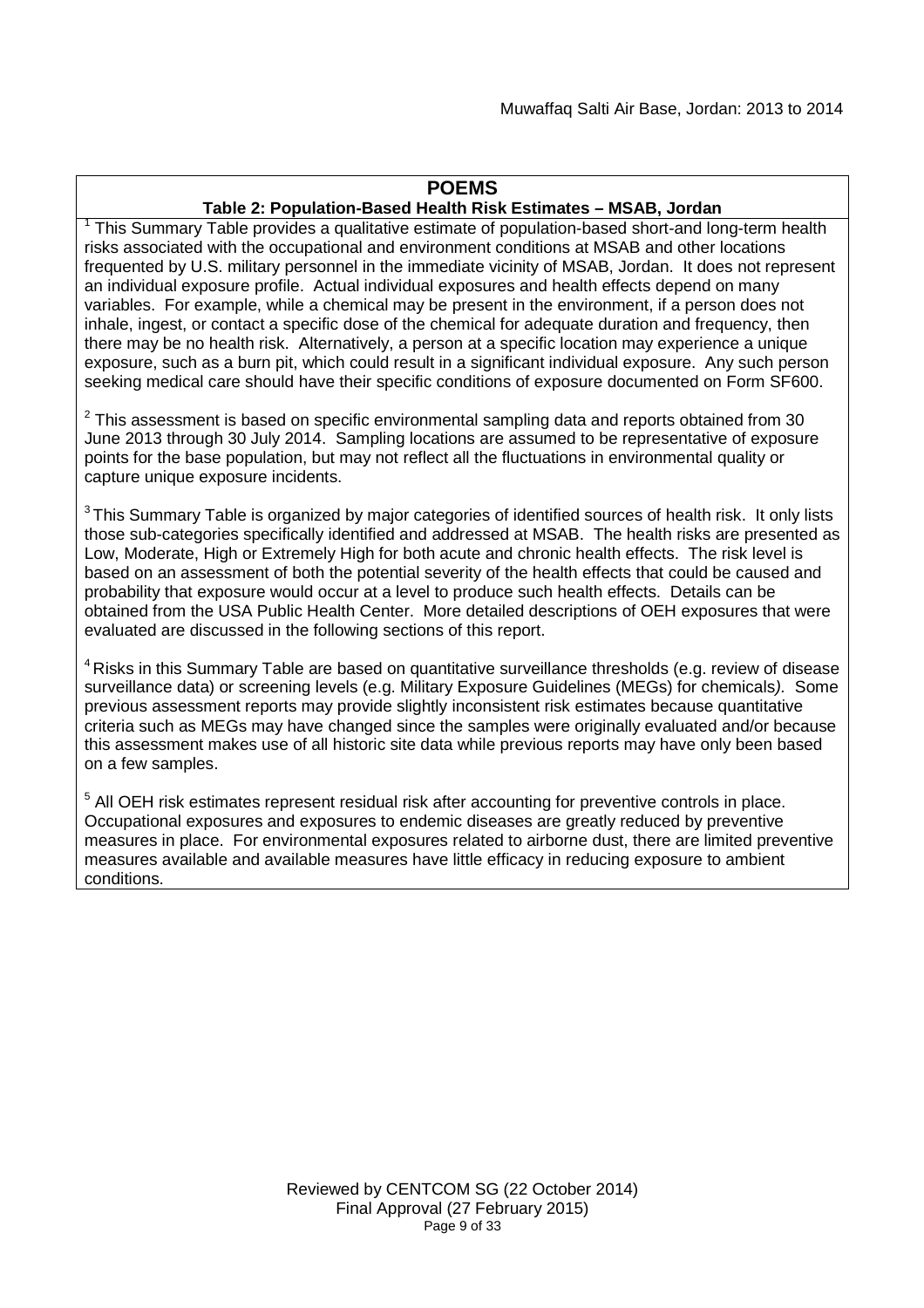#### 1 Discussion of Health Risks at MSAB, Jordan by Source

The following sections provide additional information about the OEH conditions summarized above. All risk assessments were performed using the methodology described in the US Army Public Health Command Technical Guide 230, *Environmental Health Risk Assessment and Chemical Exposure Guidelines for Deployed Military Personnel* (USAPHC TG 230). All OEH risk estimates represent residual risk after accounting for controls measures in place. Occupational exposures and exposures to endemic diseases are greatly reduced by preventive measures. For environmental exposures related to airborne dust, there are limited preventive measures available, and available measures have little efficacy in reducing exposure to ambient conditions.

#### 2 Air

#### 2.1 Area-Specific Sources Identified

MSAB is situated in a dusty semi-arid desert environment. Inhalational exposure to high levels of ambient dust and particulate matter, such as during high winds or dust storms, may result in mild to more serious short-term health effects (e.g., eye, nose or throat and lung irritation) in some personnel. Additionally, certain subgroups of deployed Service Members (e.g., those with pre-existing asthma/cardio pulmonary conditions) are at greatest risk of developing notable health effects.

a. MSAB's hot, dry climate results in very dusty conditions throughout the year. During the spring each year, Jordan is affected with Khamaseen dust cyclones from the North African Sahara. The days of notable sandstorms at MSAB were 3 Mar 14, 30 Mar 14, 1 Apr 14, 20 Apr 14 and 7 May 14. Due to the limited visibility of the dust storm on 20 April 14, Jordan's Public Security Department (PSD) issued precautions to motorists driving on desert roads. The Khamaseen dust over Jordan (to include in Azraq, Jordan) has been analyzed and found to be mostly subrounded to subangular and generally between 5 and 20 microns in size (based on research published by the University of Jordan). The dust samples were found to be composed of calcite, quartz, dolomite, feldspars and clay minerals. Calcite and quartz were the major constituents.

b. In Jordan's major cities of Amman and Zarqa, the sources that contribute significantly to air pollution were motor vehicles, oil refineries, open burning, mining, and quarries. There was a small village about two miles away from MSAB. There were no industrial sources present in the immediate vicinity of the MSAB. However, onsite electric power generation by numerous tactical generators located throughout the air base may have contributed air pollutants such as nitrogen oxide, carbon monoxide, hydrocarbons and particulate. Exhaust products associated with diesel/JP-8 fuel for electric power generation does occur. A burn barrel (Jul 2013 to present) was used to dispose of classified paper documents approximately three to five times per week. Regular trash was removed by a local contracted agency.

c. Vehicle and aircraft emissions can be other major contributors to the air pollution. Emissions from military vehicles and aircraft as well as vehicles in surrounding communities, especially in developing countries, may have significant impacts on air quality.

#### 2.2 Particulate Matter

Particulate matter (PM) is a complex mixture of extremely small particles suspended in the air. PM includes solid particles and liquid droplets emitted directly into the air by sources such as: power plants, motor vehicles, aircraft, tactical generators, construction activities, fires, and natural windblown dust. PM can include sand, soil, metals, volatile organic compounds, allergens, and other compounds such as nitrates or sulfates that are formed by condensation or transformation of combustion exhaust. PM

> Reviewed by CENTCOM SG (22 October 2014) Final Approval (27 February 2015) Page 10 of 33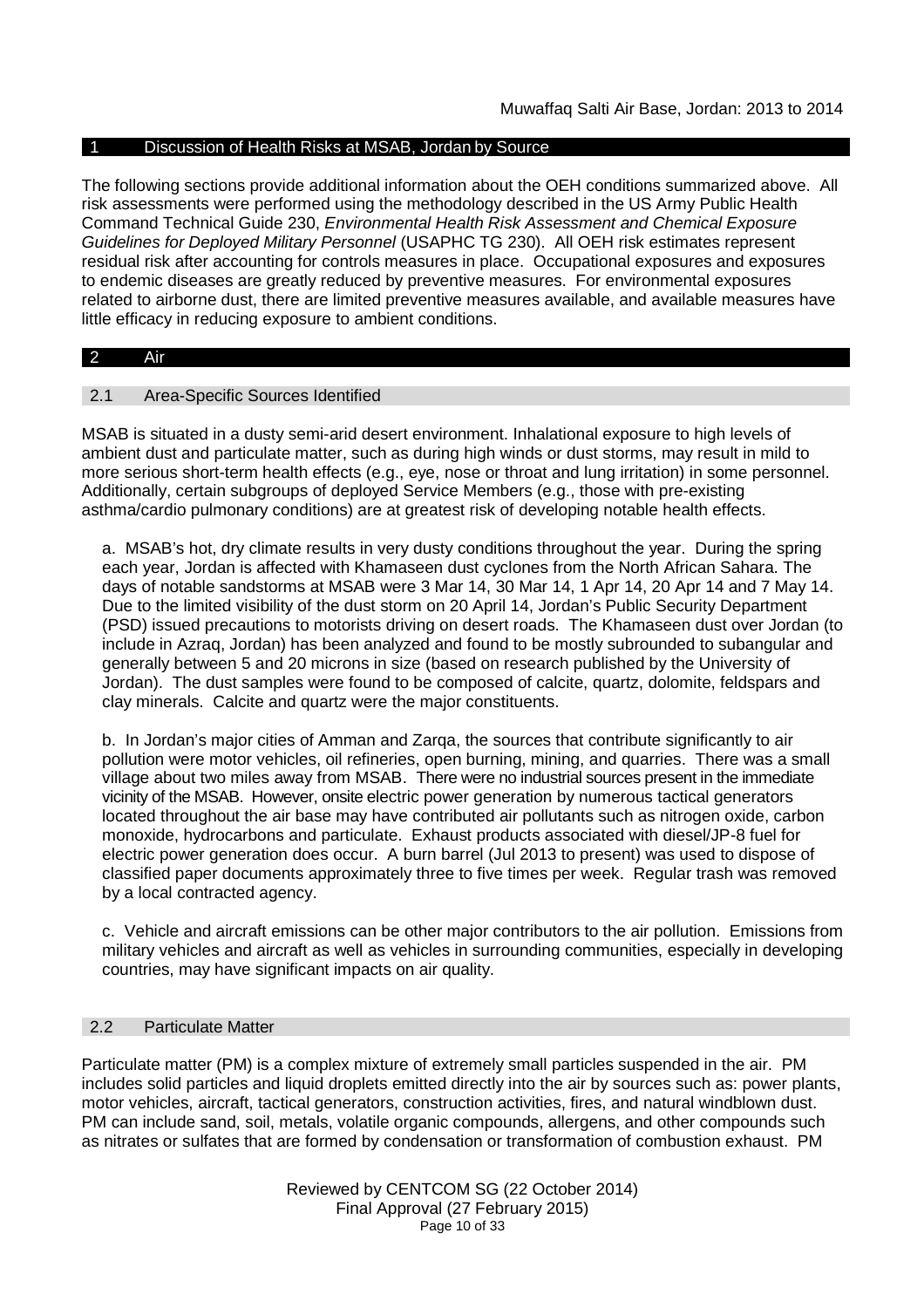composition and particle size vary considerably depending on the source. Generally particulate matter of health concern is divided into two fractions:  $PM_{10}$ , which includes coarse particles with a diameter of 10 micrometers or less (0.0004 inches or one-seventh the width of a human hair), and fine particles less than 2.5 micron (PM<sub>2.5</sub>), which can reach the deepest regions of the lungs when inhaled. Exposure to excessive PM is linked to a variety of potential health effects.

2.3 Particulate Matter, less than 10 microns  $(PM_{10})$ 

2.3.1 Exposure Guidelines:

Short-term (24-hour)  $PM_{10}$  (mg/m<sup>3</sup>): Negligible MEG=0.250 Marginal MEG=0.420 Critical MEG=0.600

Long-term PM $_{10}$  MEG (mg/m $^3$ ): Not defined.

2.3.2 Sample data/Notes:

A total of two valid PM<sub>10</sub> air samples were collected at MSAB in September 2013. No PM<sub>10</sub> air sampling was available for 2014. The range of 24-hour PM<sub>10</sub> concentrations was 0.072 mg/m<sup>3</sup> – 0.164 mg/m<sup>3</sup> with an average concentration of 0.118 mg/m<sup>3</sup>. No PM<sub>10</sub> samples were collected at any other DoD site within Jordan from 2013-2014 based on the available data in DoD databases. In the published scientific literature, ambient air samples collected near a quarry between Amman, Jordan and Zarqa, Jordan had an average PM<sub>10</sub> concentration of 0.63 mg/m<sup>3</sup> in 2005.

2.3.3 Short-term (acute) health risk for  $PM_{10}$ :

Approach: To assess acute risk associated with PM<sub>10</sub>, the peak concentrations were used to arrive at the acute risk. The peak concentration was intended to represent the worst exposure conditions. Overall 1/2 (50%) of the samples were between the 24-hour negligible MEG and the 24-hour marginal MEG. In this particular case, the data were insufficient to characterize health risk associated with PM10 exposure with statistical confidence. Based on the two samples, the acute health risk is presumed to be low.

**Risk Summary**: **Low** (for a peak exposure day)

**Medical implications**: At the low risk level, a small number of individuals may have experienced eye, nose, and throat irritation and sought medical attention assuming the levels detected during the limited sampling are representative of general environmental conditions. In most of these individuals, the symptoms would have been mild and temporary requiring no medical treatment. During periods when airborne dust concentrations were higher than those detected, more individuals may have been affected and the severity of symptoms increased. It is likely that more individuals may have sought medical attention with higher airborne dust concentrations. Symptoms associated with exposure to  $PM_{10}$  would be expected to resolve after exposure ceased. Health effects in persons with pre-existing health conditions (e.g., asthma, or cardiopulmonary diseases) may be exacerbated.

**Confidence in the Risk Assessment**: Confidence in the risk assessment is **low** based on the limited PM<sub>10</sub> air sampling data available and inconsistency of sampling. Since dust storms are known to occur in Jordan and around MSAB, the sampling results may not reflect the most acute risk.

2.3.4 Long-term (chronic) health risk for  $PM_{10}$ :

**Health guidelines are not defined for PM10**. The United States Environmental Protection Agency has retracted its long-term standard (NAAQS) for  $PM_{10}$  due to an inability to clearly link chronic health effects with  $PM_{10}$  exposures.

> Reviewed by CENTCOM SG (22 October 2014) Final Approval (27 February 2015) Page 11 of 33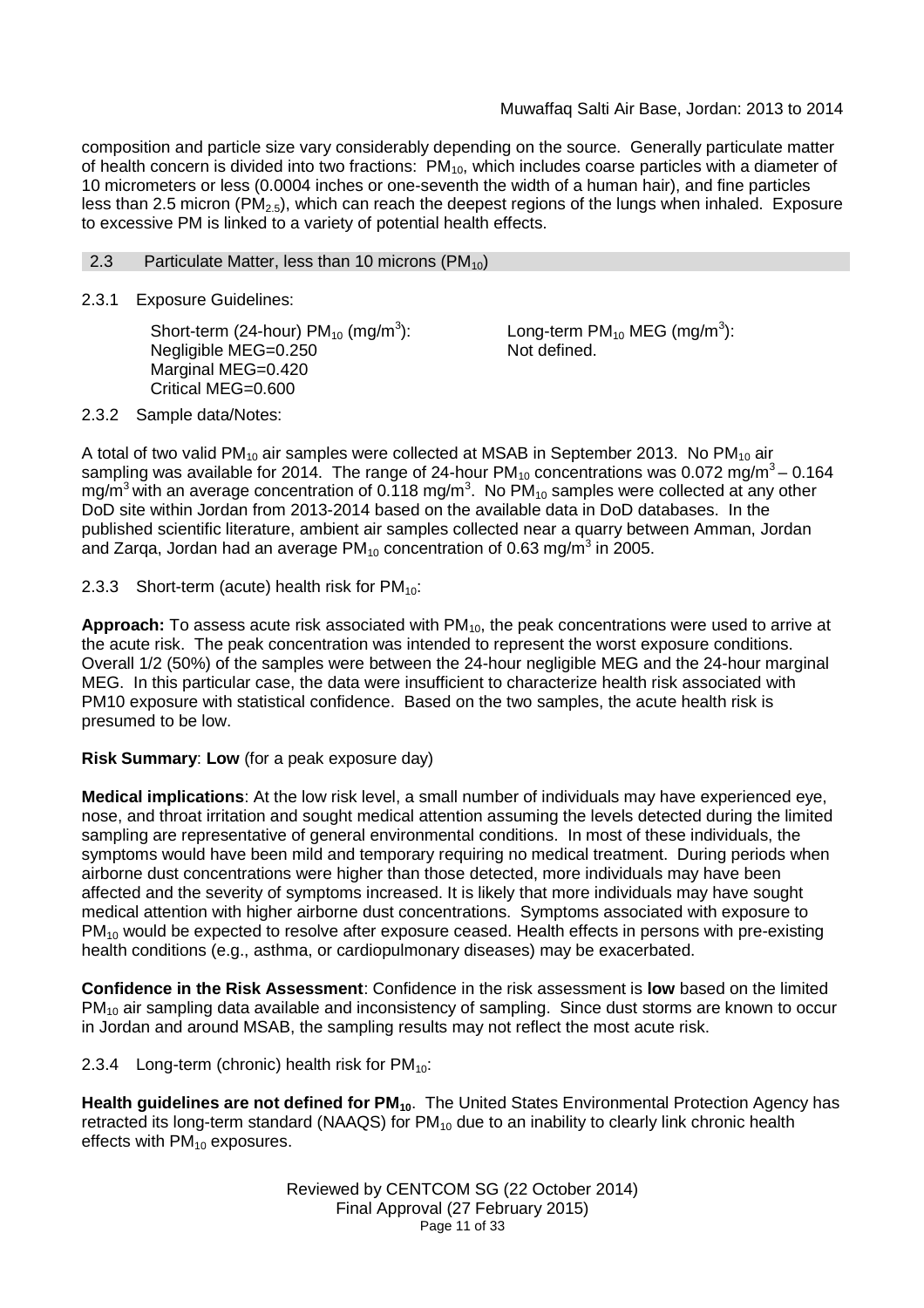## *Return to Table 2*

#### 2.4 Particulate Matter, less than 2.5 microns ( $PM_{2.5}$ )

2.4.1 Exposure Guidelines:

Short-term (24-hour)  $PM<sub>2.5</sub> MEGs$  (mg/m3): Negligible MEG=0.065 Marginal MEG=0.250 Critical MEG=0.500

Long-term (1year)  $PM<sub>2.5</sub> MEGs$  (mg/m3): Negligible MEG=0.015 Marginal MEG=0.065.

#### 2.4.2 Sample data/Notes:

From September 2013 to April 2014, three ambient air  $PM_{2.5}$  samples were collected at MSAB for  $PM_{2.5}$ . From August 2013 to April 2014, eight ambient air  $PM<sub>2.5</sub>$  samples were collected at the Patriot Missile site. Since this site was about one-to-two miles away from MSAB, the ambient air data was combined for analysis. The range of 24-hour PM $_{2.5}$  concentrations was 0.0098 mg/m $^3$ – 0.451 mg/m $^3$  with an average concentration of 0.118 mg/m<sup>3</sup>. The geometric mean was 0.062 mg/m<sup>3</sup>. The geometric standard deviation (GSD) was 3.4. Vehicle movement at the Patriot Missile site was noted to resuspend dust.

For comparison, nine samples were collected from the Joint Training Camp in Zarqa, Jordan from March 2013 to December 2013, which was approximately 50 miles away. The range of 24-hour PM<sub>2.5</sub> concentrations was 0.008 mg/m<sup>3</sup> – 0.027 mg/m<sup>3</sup> with an average concentration of 0.022 mg/m<sup>3</sup>. Six samples were collected from the in King Abdullah II Special Operations Training Center, (KASOTC) in Amman, Jordan from August 2013 to April 2014. The range of 24-hour  $PM_{2.5}$  concentrations was 0.007 mg/m $^3$ – 0.061 mg/m $^3$ with an average concentration of 0.029 mg/m $^3$ . One sample was collected at Prince Hussein Royal Airbase in August 2013, and the result was 0.026 mg/m<sup>3</sup>.

2.4.3 Short-term (acute) health risk for  $PM_{2.5}$ :

**Approach:** To assess acute risk associated with  $PM_{2.5}$ , the peak concentrations were used to arrive at the acute risk. The peak concentration was intended to represent the worst exposure conditions. The three highest sample results at MSAB were 0.451 mg/m $^3$  (4-5 October 2013), 0.322 mg/m $^3$  (11-12 December 2013), and 0.156 mg/m<sup>3</sup> (11-12 December). Overall 2/11 (18%) of the samples were between the 24-hour marginal MEG and the 24-hour critical MEG.

## **Risk Summary: Moderate** (for a peak exposure day)

**Medical implications**: At a moderate risk level, some individuals may experience short-term health effects such as eye, nose, throat and lung irritation, coughing, sneezing, runny nose and shortness of breath. Some individuals might seek outpatient medical care although most individuals would have experienced only mild effects which would have typically resolve when exposure ceased. A small number of individuals may experience more pronounced effects such as decreased lung function and worsening of pre-existing medical conditions such as asthma.

**Confidence in the risk assessment**: Confidence in the risk assessment is **low** based on the limited PM2.5 air sampling data available, inconsistency of sampling intervals, and variability in the weather. Since dust storms are known to occur in Jordan and around MSAB, the sampling results may not reflect the most acute risk.

2.4.4 Long-term (chronic) health risk for  $PM_{2.5}$ :

Reviewed by CENTCOM SG (22 October 2014) Final Approval (27 February 2015) Page 12 of 33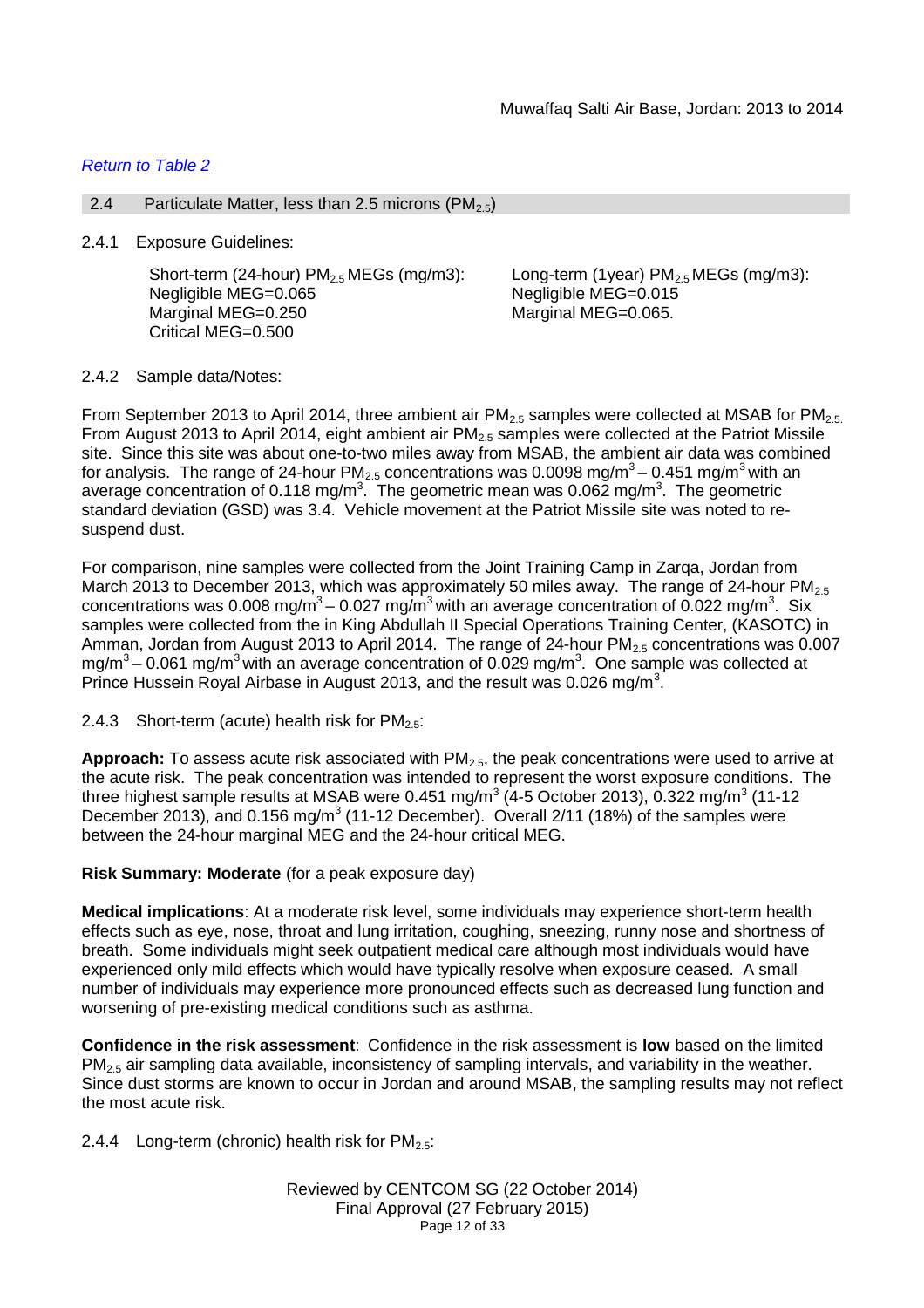**Approach**: For chronic health risk, it was assumed that a deployment lasted twelve months. To assess chronic risk associated with  $PM<sub>2.5</sub>$ , the overall yearly average measured concentration of  $PM<sub>2.5</sub>$ was used to arrive at a long term health risk. The average concentration of 0.118 mg/m<sup>3</sup> was greater than the long-term 1-year marginal MEG of 0.065 mg/m<sup>3</sup>. However, the geometric mean was 0.062 mg/m<sup>3</sup>, which was slightly under the marginal MEG. The geometric mean was less influenced by the extreme values in the data set, but in this case the data set was small. Overall 5/11 (45%) of the samples were above the 24-hour marginal MEG.

# **Risk Summary: Moderate** (for a typical exposure day)

Based on average PM<sub>2.5</sub> sample concentration, as compared with the long-term 1-year marginal MEG (0.065 mg/m<sup>3</sup>), the long-term health risk assessment for PM<sub>2.5</sub> sample concentrations and the likelihood of exposure at these levels, health risk hazard is moderate.

**Medical implications**: Repeated exposures to airborne concentrations of PM<sub>2.5</sub> that carry a low to moderate long-term health risk may increase the probability for development of chronic health conditions in generally healthy troops. These conditions include reduced lung function, chronic bronchitis, chronic obstructive pulmonary disease (COPD), asthma, and certain cardiopulmonary diseases. Those with a history of asthma or pre-existing cardiopulmonary disease have a higher risk for exacerbating these chronic conditions. However, as the majority of the population at MSAB typically does not work outdoors for more than eight to twelve hours/day, the risk for these chronic conditions is likely overstated.

**Confidence in the risk assessment**: Confidence in the risk assessment is **low** based on the limited  $PM<sub>2.5</sub>$  air sampling data available, inconsistency of sampling intervals, and variability of the weather. The samples were not taken set intervals throughout the year. There were three samples collected in October 2013, and three samples collected in December 2013.

# *Return to Table 2*

# 2.5 Airborne Metals

2.5.1 Sample Data/Notes:

From 2013 through 2014, metals analysis was performed on five ambient air particulate matter samples (including  $PM_{10}$  and  $PM_{2.5}$ ) collected at MSAB. No metals (i.e., antimony, arsenic, beryllium, cadmium, chromium, lead, manganese, nickel, vanadium, and zinc) were detected above their corresponding military exposure guidelines (MEGs) published in the USAPHC TG 230. No metals were detected above the limit of quantification (LOQ).

The Patriot Missile Site, which was one-to-two miles away from MSAB had eight ambient air samples from August 2013 to April 2014 collected for metals. None of these samples had results above the MEGs. One sample had a detection of manganese, but it was below the MEGs. Based on research in the published scientific literature, manganese oxide was a constituent of Khamaseen dust that was collected near Azraq, Jordan and analyzed by the University of Jordan.

**Risk Summary: Low**--No metals were detected either above the MEGs.

2.5.2 Short-term (acute) health risk:

No short-term health risk was identified based on available sampling data.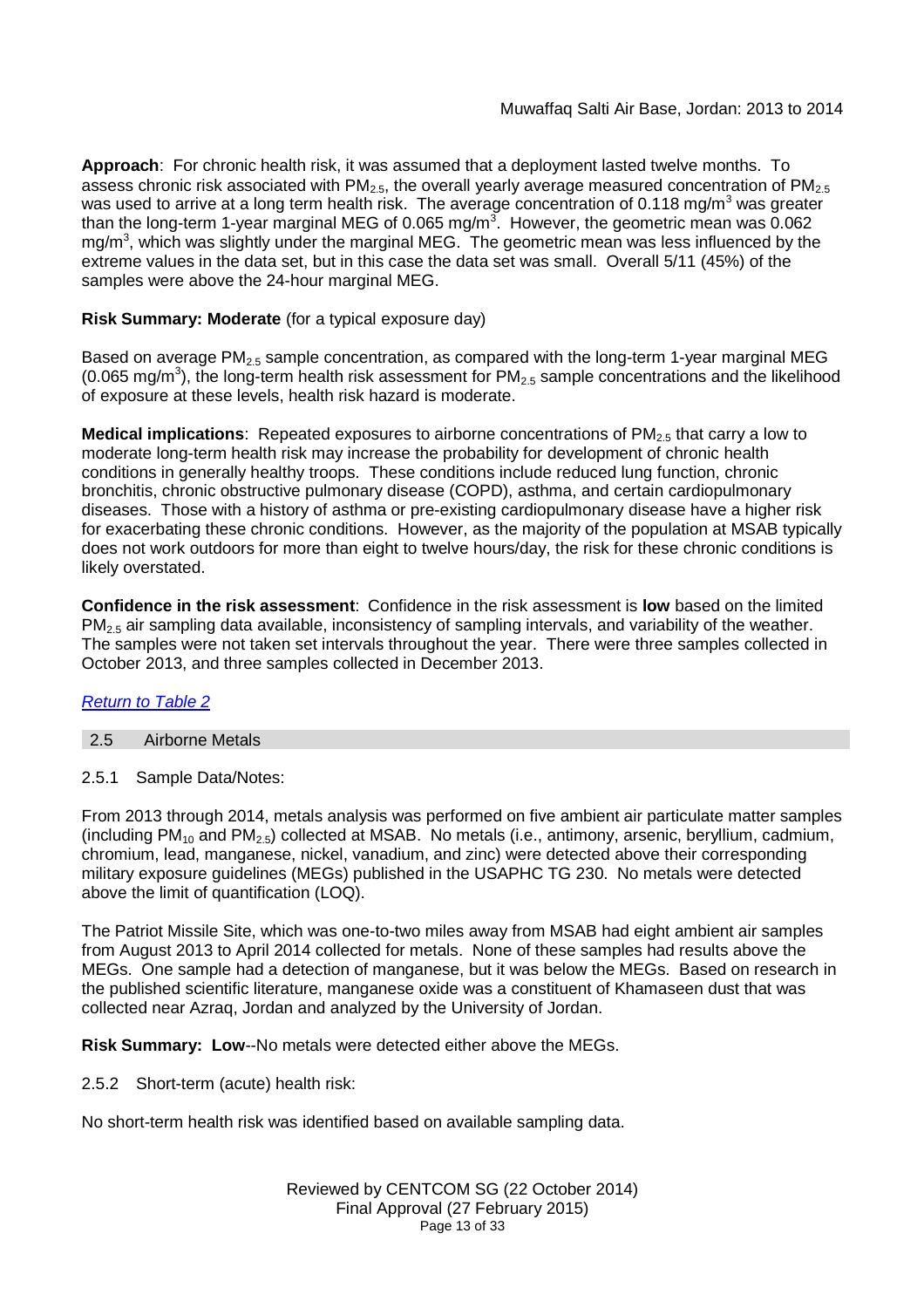## 2.5.3 Long-term (chronic) health risk:

No long-term health risk was identified based on available sampling data.

**Confidence in the risk assessment**: Confidence in this risk assessment is **high** based on available sampling data. These metals would not be expected to be at high levels in the ambient air unless there was an industrial operation nearly causing the release of these metals.

#### *Return to Table 2*

#### 2.6 Volatile Organic Compounds (VOC)

2.6.1 Sample Data/Notes:

From the 17-20 September 2013, six valid air samples were collected at MSAB for VOC analysis. Only one air sample had a result above a MEG. Specifically, methylene chloride was measured at 1.064 mg/m3, which was above 1-year negligible MEG of 0.71 mg/m3. All the other VOC results were below the MEGs.

**Approach**: Typically, most VOC sampling is either associated with a specific source or incident driven. Data of this type, especially when there is sparse sampling data exist, is generally not representative of exposure to an entire base population. For screening purposes, peak and average concentrations of all airborne VOCs detected were compared to their corresponding 1-year negligible MEG. Short-term risk estimates based on the USAPHC TG 230 methodology are determined for any compound detected at a concentration greater than its 1-year MEG and long-term risk estimates were determined where VOC were detected above their respective 1-year MEG in 5% or more of the samples collected.

#### **Risk Summary**: **Low**

The risk level was based on the limited VOC air sampling data available and inconsistency of sampling. However, sampled concentrations generally will not be representative of possible exposures to the entire base population. Rather they only represent the population residing or working in proximity to the sample location. The overwhelming majority of others will have far less potential for exposure at the measured levels.

#### 2.6.3 Short-term (acute) health risk of VOCs*:*

For personnel with potential for exposure based on the levels detected, no short-term health risk was identified. The sampled concentrations of VOCs generally will not be representative of possible exposures to the entire base population. Rather they only represent the population residing or working in proximity to the sample location. The overwhelming majority of others will have far less potential for exposure at the measured levels. The principal route of human exposure to methylene chloride is inhalation of ambient air.

**Medical Implications:** None expected at the concentration measured. Methylene chloride can irritate the eyes, nose, and throat. Acute inhalation exposure to high levels of methylene chloride in humans have resulted in effects on the central nervous system (CNS) including decreased visual, auditory, and psychomotor functions, but these effects are reversible once exposure ceases.

**Confidence in the risk assessment**: Confidence in this risk assessment is **low** based on the few samples taken and the laboratory's limited capability to quantify some VOC compounds.

2.6.4 Long-term (chronic) health risk of VOCs*:*

Reviewed by CENTCOM SG (22 October 2014) Final Approval (27 February 2015) Page 14 of 33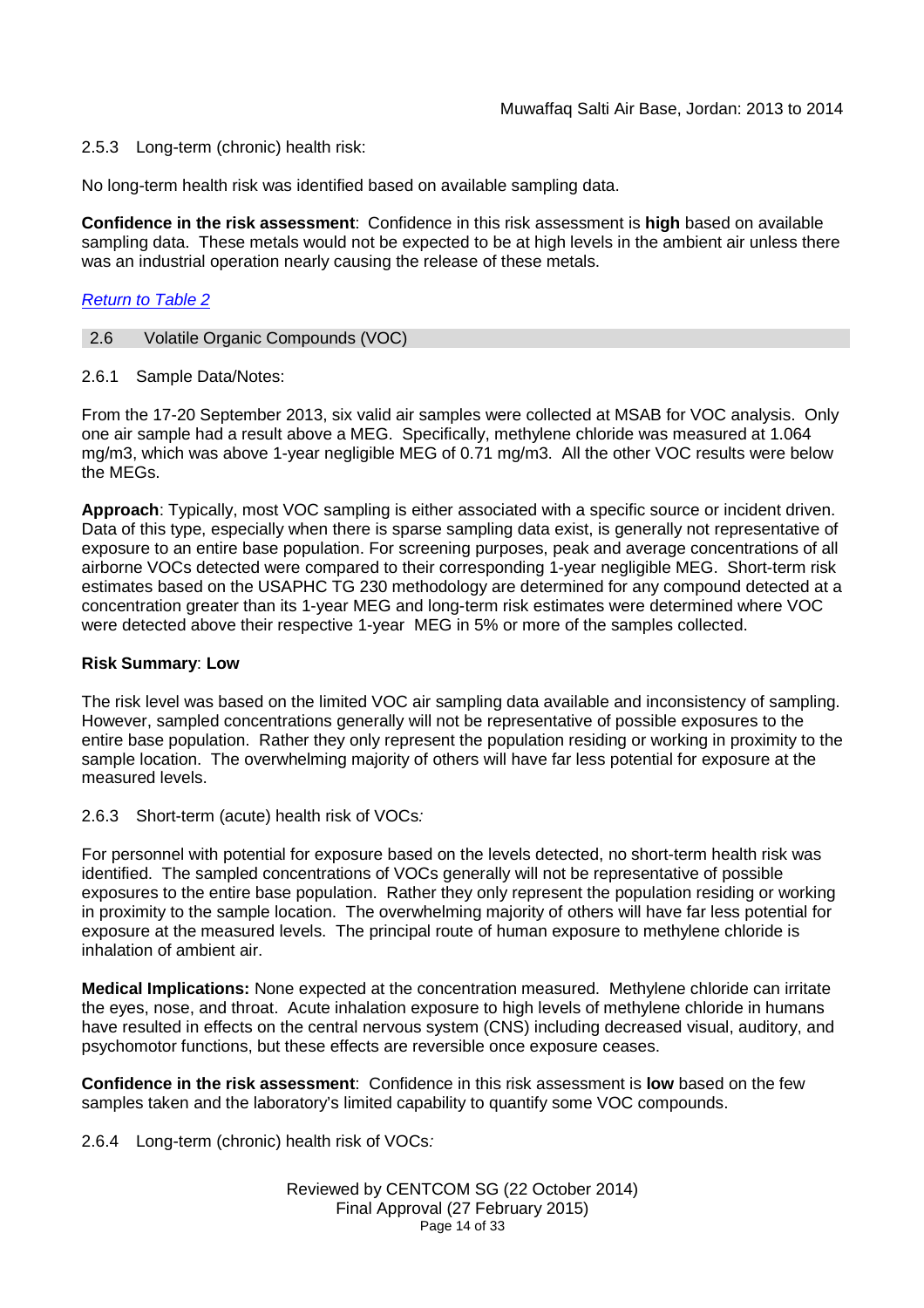## **Approach**:

For screening purposes, sample results for each detected VOCs were compared with each of the corresponding yearly (long-term) MEG for each respective VOCs published in the USAPHC TG 230.

**Risk Summary: Low** – The long-term health risk is low because there is a lack of a regular known source of exposure.

## **Medical Implications**

Chronic effects would not be expected since there was no information to suggest that VOC exposures over the MEGs was a regular event. The major effects from chronic inhalation exposure to methylene chloride in humans are effects on the CNS, such as headaches, dizziness, nausea, and memory loss. Animal studies indicate that the inhalation of methylene chloride causes effects on the liver, kidney, CNS, and cardiovascular system. The sampled concentrations generally will not be representative of possible exposures to the entire base population. Rather they only represent the population residing or working in proximity to the sample location. The overwhelming majority of others will have far less potential for exposure at the measured levels.

**Confidence in risk estimate**: Confidence in the risk assessment is **low** based on only six samples collected MSAB. However, there was also no qualitative information to suggest that VOC exposure over the MEGs was a regular event.

## *Return to Table 2*

| $\overline{3}$ |                                  |
|----------------|----------------------------------|
|                |                                  |
| 3.1            | Site-Specific Sources Identified |

#### 3.1.2 Sample Data/Notes*:*

No soil data was collected and analyzed for MSAB. Samples were collected at other locations within Jordan, which may not be representative of MSAB due to different conditions and geology.

For comparison, the chemicals detected in the August 2013 soil samples from three locations in Jordan (i.e., Joint Training Camp, King Abdullah II Special Operations Training Center, and Prince Hussein Royal Air Base) were not identified as potential hazards because the concentrations were not greater than USAPHC TG 230 MEGs. At the Patriot Missile site in Jordan, a soil sample collected from a motor pool/hazardous material area detected 2-Nitrophenol above the 1-year MEG. Although personnel might remain at the Patriot Missile Site for approximately one year, most personnel will not be exposed to the soil in the motor pool and hazardous materials area and those that are will not be working in that area continuously for one year. Additionally, 2-Nitrophenol is biodegradable in soil in approximately 64 days, so it may not be present in the soil the entire year. Therefore, exposure to 2-Nitrophenol in the soil would not be expected to be a long-term health concern.

The primary exposure pathways associated with soil are dermal contact and incidental ingestion. Individuals involved in construction, maintenance and post fire clean-up activities were at greatest potential for exposure to soil. These individuals comprise a relatively small proportion of the overall base population. The primary exposure pathways associated with soil are dermal contact and incidental ingestion.

Individuals involved in construction, maintenance and any fire clean-up activities were at greatest potential for exposure to soil. These individuals comprise a relatively small proportion of the overall base population.

> Reviewed by CENTCOM SG (22 October 2014) Final Approval (27 February 2015) Page 15 of 33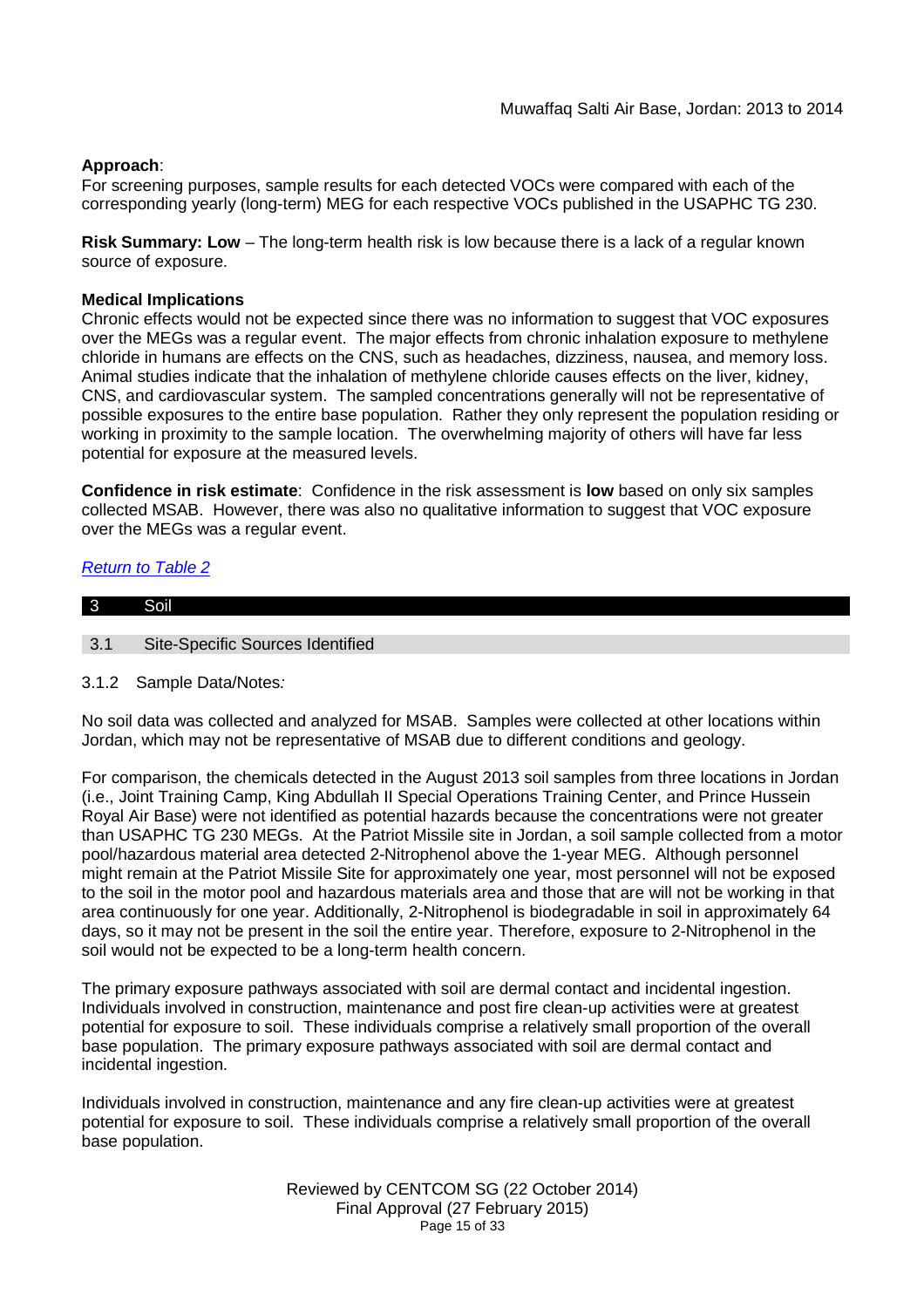**Approach**: Currently, if there were sampling data for soil, it would not be evaluated for short-term (acute) health risks**.** For long-term health risk, sample results would be compared with each of the corresponding long-term MEGs published in the USAPHC TG 230 screening purposes. Compounds detected without a single exceedance of the 1-year MEG were excluded from further consideration. Long-term risk estimates were based on the probability of exposure to the concentrations detected.

3.1.3 Short-term (acute) health risk for soil:

**Risk Summary: Not evaluated** as no health guidelines associated with short-term exposures to soil have been established.

**Confidence in the Risk Assessment**: **Not applicable**, soil is not evaluated for short-term health risks**.**

3.1.4 Long-term (chronic) health risk for soil:

Long-Term: Indeterminate based on no quantitative data or qualitative information

**Risk Summary:** Based on available data, **no long-term health risk** was identified for any base population.

**Confidence in risk estimate**: Confidence in the risk assessment is **low** since no samples were collected at MSAB. However, the dermal exposure pathway is only a risk for rare non-routine tasks based on the typical activities at MSAB.

# *Return to Table 2*

| l 4 | . .<br>.<br>VAV |  |  |
|-----|-----------------|--|--|
|     |                 |  |  |

## 4.1 Site-Specific Sources Identified

Historically, commercial bottled water was provided for drinking at MSAB. Three venders were available to provide bottled water and were approved by VETCOM. Coca Cola and Pepsi (aka Nestle) are local to Jordan. All drinking water for MSAB comes from the same source (i.e., Coca Cola) under the brand name of Arwa. Pepsi was also approved but not used. The bottled water (under the vendor Anham) for cooking comes from Kuwait with the food shipments.

The water provided for non-drinking use comes from the Jordanian aquifer. Municipal water from onsite wells was supplied for non-drinking purposes at MSAB. There is a treatment facility for the water, but there is uncertainty as to whether it is operational. Around 1 April 2014, the municipal water was designated to be used only for personal hygiene such as hand washing, showering, laundry, cleaning, and washing dishes. Prior to 1 April 2014, the municipal water through a faucet was used for food preparation and a disinfectant was used for vegetable washing. No Reverse Osmosis (RO) units were installed at MSAB.

#### 4.2 Consumed Water (Water for drinking or cooking consumption)

## 4.2.1 Sample Data/notes:

From June 2013 through July 2014, 509 bottled water samples from 97 lots were collected at MSAB and analyzed on-site using the Colilert testing method. The Colilert tests specifically for presence or absence of Total Coliforms and *E. coli*. Five of the samples from the same lot have tested presumptive positive during an incident from 10-13 March 2014 (i.e., three water bottles tested presumptive positive,

> Reviewed by CENTCOM SG (22 October 2014) Final Approval (27 February 2015) Page 16 of 33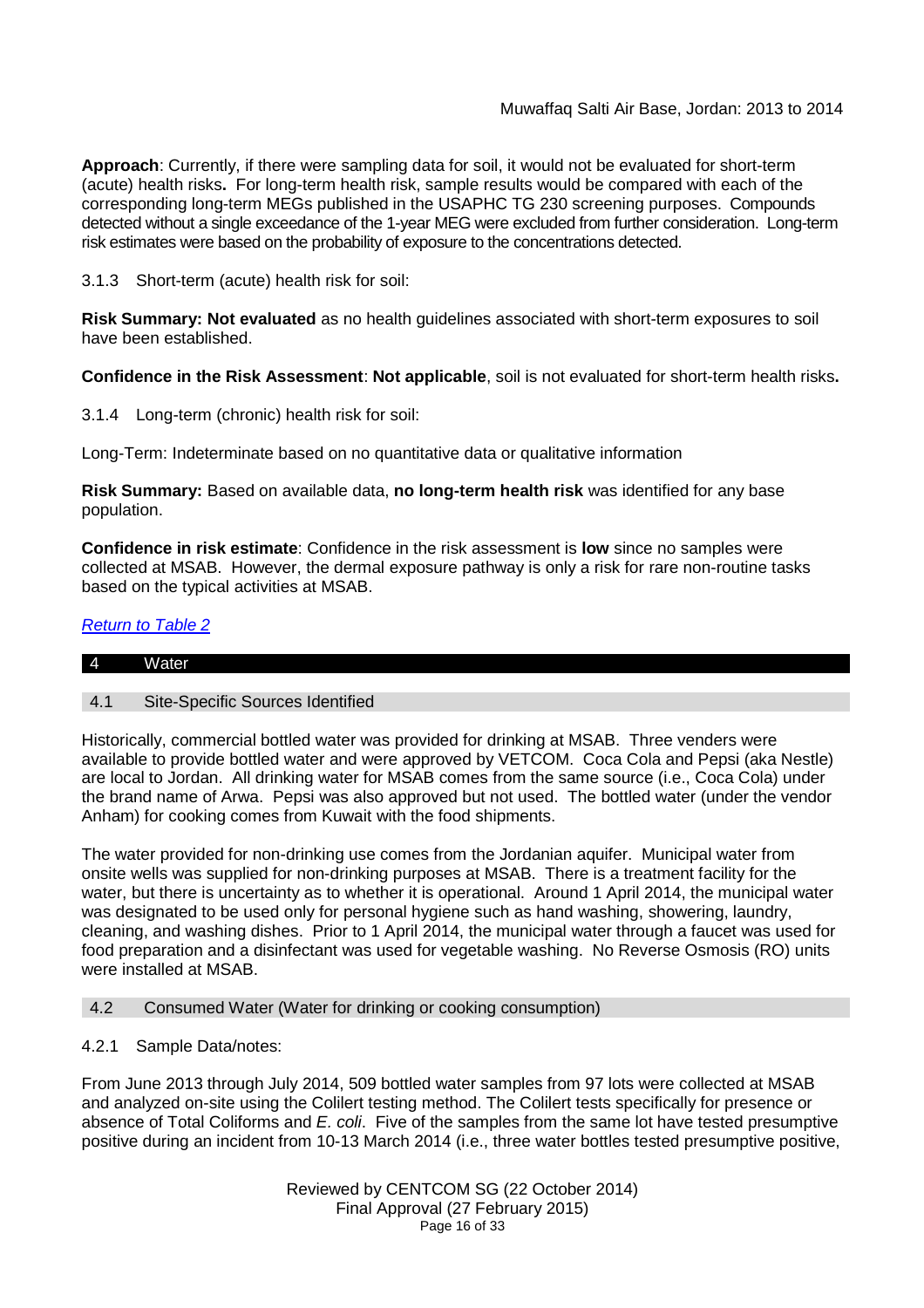## Muwaffaq Salti Air Base, Jordan: 2013 to 2014

and two samples were repeated with different Colilert media). The Coca-Cola (Jordan) Quality Assurance Manager started an investigation when he learned of the results. He concluded that his investigation results showed a variable ozone concentration at finished water tank before the filler at the startup of the 18 February 2014 production. This isolated incident was resolved. All subsequent samples from bottled water have tested negative with the Colilert test.

Personnel at MSAB have not sent any bottled water to a laboratory for analysis. Therefore, there is no data available to compare any potential contaminants to the MEGs.

4.2.2 Short-term (acute) and long-term (chronic) health risk for drinking bottled water:

**Approach**: In order to determine acute health risk associated with consumption of bottled water the following assumptions were made.

- MSAB residents ingest 15 liters of bottled water per day or less.
- For risk assessment purposes, all U.S. personnel at this location were assumed to remain at this site for approximately 1 year. Actually, deployments for personnel vary by service (Army personnel spent 12 months on-site, AF personnel six months and the Navy/Marines are typically short term or transient in nature).
- Lots of bottled water are tested using the Colilert method twice/week.

When testing reveals total coliforms but no *E. coli*, an immediate response is taken to address the situation. However, it is not an immediate health risk as with the detection of *E. coli.* In other words, the presence of total coliforms does not necessarily represent potential pathogen contamination to the extent that the presence of *E. coli* does. This substandard result indicates that untreated water may be getting into the production process or through a defective treatment process. As long total coliforms are detected, there is risk of fecal contamination. Coliforms are not uniformly distributed in water and are subject to considerable variation. Coliform or other bacteria in drinking water will not necessarily make a person ill. However, since these organisms are present, other disease-causing organisms may also be present.

**Risk Summary**: Based on the above approach, the short-term risk associated with consumption of bottled water at MSAB is **low**. All subsequent samples from the March 2014 incident have tested negative with the Colilert test. The water bottle company resolved the treatment issue that caused the original incident.

**Medical implications:** Health symptoms related to drinking or swallowing water contaminated with bacteria generally range from no ill effects to cramps and diarrhea (gastrointestinal distress). Coliform or other bacteria in drinking water will not necessarily make a person ill. However, since these organisms are present, other disease-causing organisms may also be present. Two common waterborne diseases are giardiasis and cryptosporidiosis; both cause intestinal illness. *E. coli* 0157:H7 has also been associated with drinking contaminated water and can cause intestinal illness. In very rare cases, it can cause hemolytic uremic syndrome, a serious kidney condition.

**Confidence in the risk assessment**: Confidence in the risk assessment is **high** because of the frequent Colilert testing of the lots to catch any issues as soon as possible. Also, US Army veterinary personnel performed regular audits of all bottled water suppliers to ensure consistency of quality.

## *Return to Table 2*

#### 4.3 **Water for Non-Drinking/Other purposes**

4.3.1 Sample Data/notes: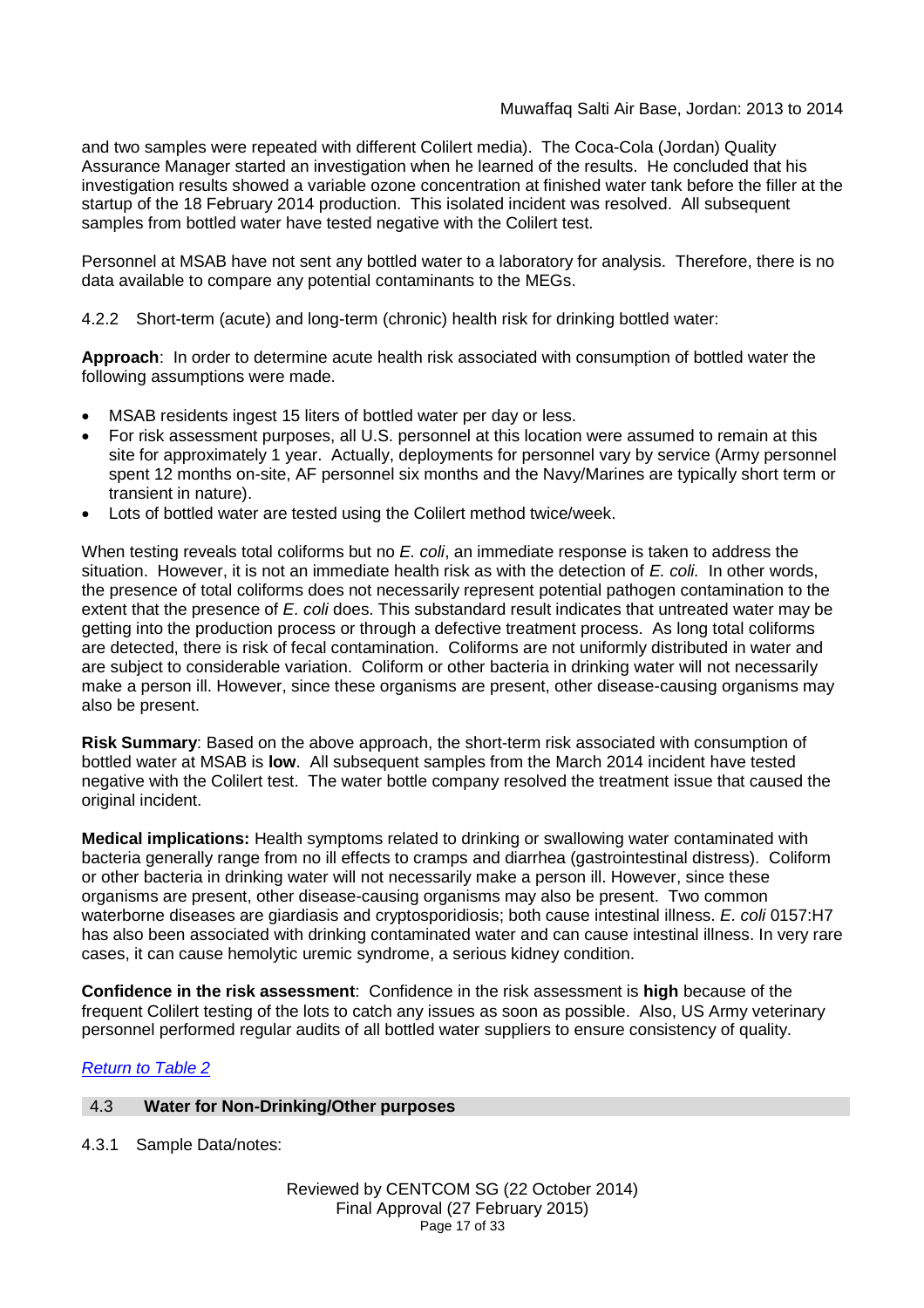From June 2013 through July 2014, 71 municipal water samples were collected at MSAB for analysis by the Colilert method. There were 26 samples from these non-potable sources that tested positive for total coliform. The positive samples were from all over MSAB and did tend to happen in clusters during the same day. None of the positive results from the non-potable sources ever occurred singularly. The Total coliform in the water suggested as one possibility that surface water might have gotten into the well or that a bacterial growth developed within the well or plumbing system.

Preventive medicine surveillance for microbiological contaminants (i.e., coliforms/*E.coli*) is standard operating procedure, but data associated with bacteriological analyses was not available. As of the time of development of this document, the Patriot Missile Site which was within 1-2 miles of MSAB did not have any available water sampling results in Joint DoD databases to compare results with MSAB.

On 24 January 2014, three municipal water samples were analyzed for inorganic compounds and various physical characteristics. Total dissolved solids (TDS) and gross alpha activity did not meet the DA TB MED 577 military long-term potability standards. Similar results also were obtained from a latrine sample in January 2014. The three municipal water samples averaged 26 picocuries per liter (pCi/L) of gross alpha activity and 14 pCi/L for gross beta activity which exceeds the DA TB MED 577 military long-term potability standards of 15 pCi/L for gross alpha activity and gross beta activity is limited to 4 millirem per year. At that time the water source for food preparation was switched from the Jordanian aquifer to bottled water imported from an approved source in Kuwait. In April 2014, additional water samples were taken to better characterize the types of radionuclides involved. These samples determined that the radium 226 concentration (13 pCi/L) did not meet the DA TB MED 577 military long-term potability standard for combined radium 226 and radium 228 (i.e., 5 pCi/L). Radionuclides are forms of elements that emit radiation (e.g., alpha and beta particles). Most radionuclides are naturally occurring, but some come from man-made sources.

4.3.2 Short-term (acute) and long-term (chronic) health risks associated with water uses other than drinking:

**Approach:** In order to assess the health risk associated with water uses other than drinking, the following assumptions were made:

- Bottled water was used for cooking for at least four months, and well water was used for personal hygiene purposes.
- Deployments for personnel vary by service (i.e., Army personnel spent 12 months on-site, AF personnel six months and the Navy/Marines are typically short term or transient in nature).
- The primary routes of exposure associated with the municipal water were incidental ingestion through cooking and personal hygiene (i.e., brushing teeth/oral hygiene) and dermal contact when showering.
- MSAB residents ingest far less than two liters (during food preparation or personal hygiene) of municipal water per day. When showering, little to no water would be expected to be ingested, and the radiation dose absorbed by the skin is very small, equating to less than 1 millirem per year.

Risk Summary: **Low** – The risk was low since the municipal water would not be used for food preparation. There were no known illnesses linked to the municipal water supply when it was used for food preparation. If an individual annually consumed two liters per day of the untreated water it would result in an annual radiation dose of approximately 80 millirems. The concentrations of alpha and beta activity would not be expected to cause a health effect based on the expected nonpotable uses of the water.

> Reviewed by CENTCOM SG (22 October 2014) Final Approval (27 February 2015) Page 18 of 33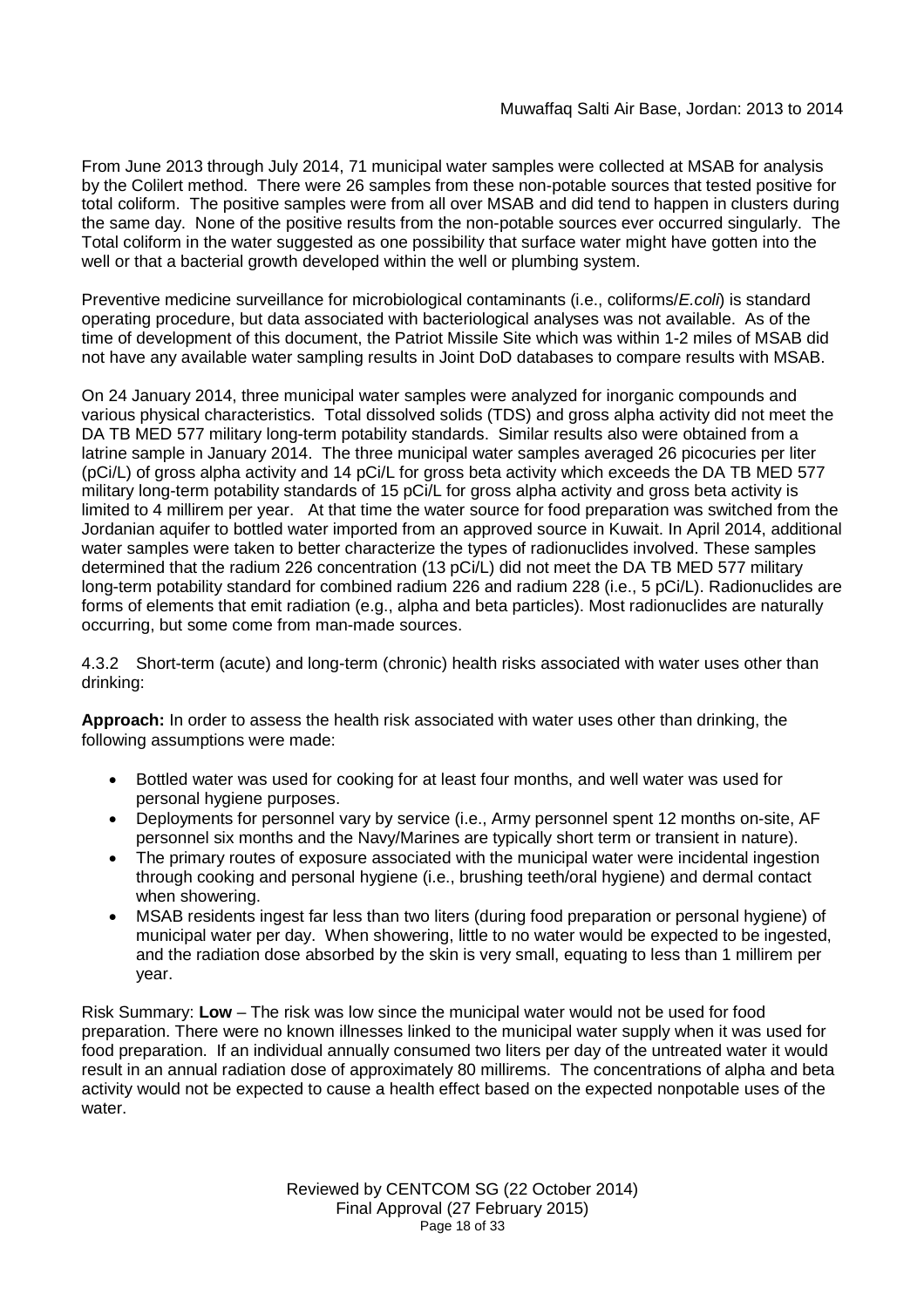**Medical Implications:** Short term effects of high levels of exposure of radionuclides include changes in blood chemistry, nausea, fatigue, vomiting, hair loss, and diarrhea. Prolonged exposure to high doses of these types of radiation is known to cause cancer in humans and cause genetic defects in the children of exposed parents.

**Confidence in the Risk Assessment**: **High** - Confidence in the risk assessment is high since bottled water started to be used for food preparation and limited potential for ingestion. If municipal water had continued to be used for food preparation, additional sampling would have had to be conducted to have high confidence in the risk due to the uncertainty of when *coliform/E coli* would be detected.

# *Return to Table 2*

## 5 Military Unique

#### 5.1 Chemical Biological, Radiological Nuclear (CBRN) Weapons

There were no specific hazard sources or exposure incidents documented in the Defense Occupational and Environmental Health Readiness System (DOEHRS) or the Military Exposure Surveillance Library (MESL) during the period June 2013 to July 2014 time frame. In 2014, Syria delivered to Western governments the last stockpiles of Syria's declared chemical weapons.

## 5.2 Depleted Uranium (DU)

There were no specific hazard sources or exposure incidents documented in DOEHRS or the MESL during the period from June 2013 through July 2014 time frame.

#### 5.3 Ionizing Radiation

No specific hazard sources were documented in DOEHRS or the MESL from the June 2013 through July 2014 time frame. The Nondestructive Inspection (NDI) shop performed all nondestructive testing and identification of potential stress areas on aircraft equipment and parts, but the NDI shop did not perform x-ray inspections.

5.3.1 Short and long-term health risks: Low based on available information.

**Medical implications:** No health effects are anticipated since there are no known sources of ionizing radiation.

**Confidence in the Risk Assessment**: High - No information was available to suggest an ionizing radiation source exists at MSAB.

#### 5.4 Non-Ionizing Radiation

MSAB has various sources of non-ionizing radiation such as antennas.

5.4.1 Short and long-term health risks: Low based on available information. The parameters of the antennas have been reviewed, and a hazard distance has been calculated for them.

#### **Medical implications:**

Exposure to very high non-ionizing radiation intensities can result in heating of biological tissue and an increase in body temperature. Tissue damage in humans could occur during exposure to high radiation levels because of the body's inability to cope with or dissipate the excessive heat that could be

> Reviewed by CENTCOM SG (22 October 2014) Final Approval (27 February 2015) Page 19 of 33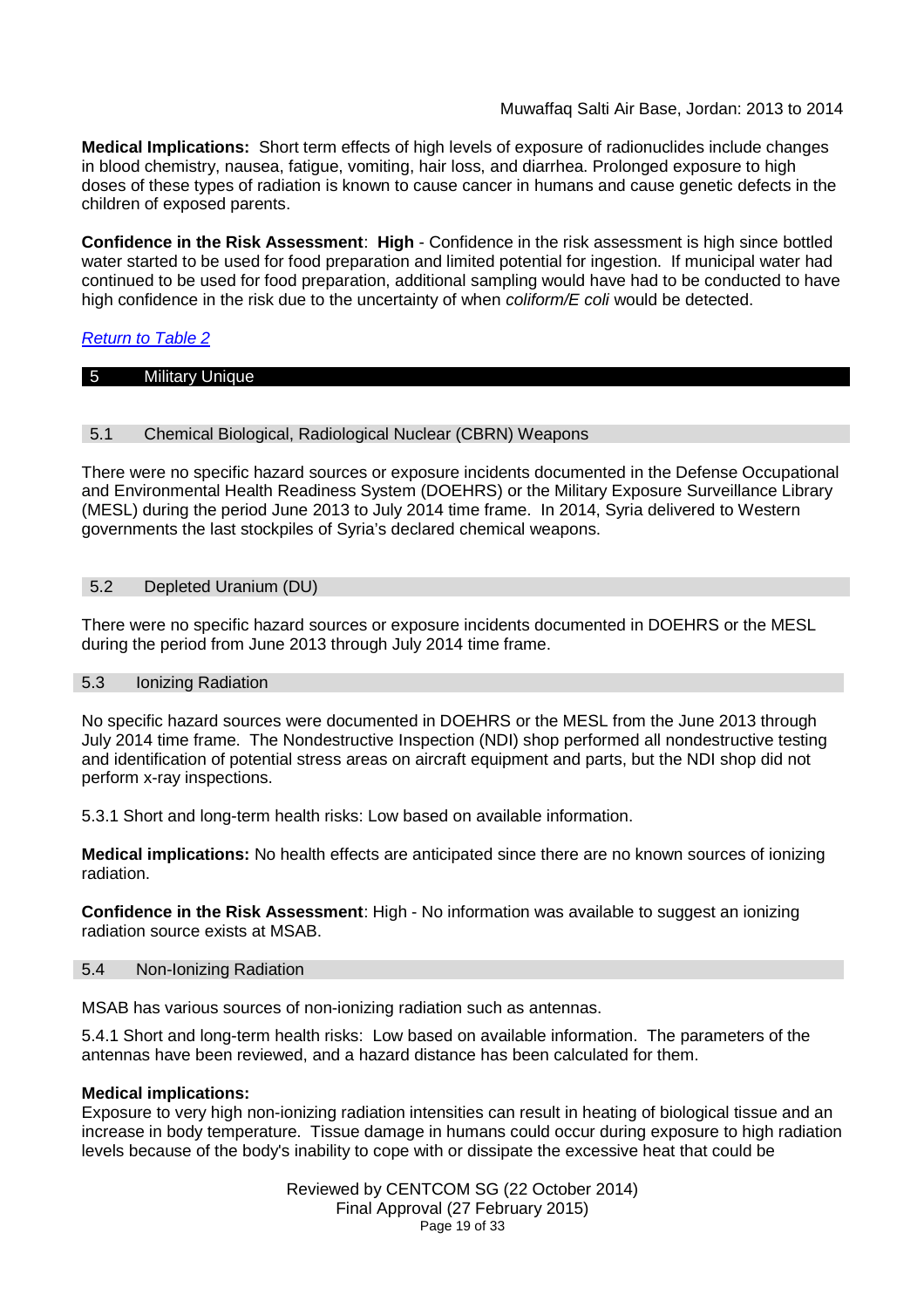generated. The eyes are particularly vulnerable to heating because of the relative lack of available blood flow to dissipate the excess heat load.

**Confidence in the Risk Assessment**: **High**. Assessments of the hazard distances for the various antennas have been conducted. The hazard distances range from five feet to near zero feet away from the antennas. Due to the locations and small hazard distances, the risk of over-exposure is low.

## *Return to Table 2*

| 6 | −<br>--<br>Endemic<br>Diseases |  |  |
|---|--------------------------------|--|--|
|   |                                |  |  |

## 6.1 Sample Data/notes:

#### **The assessed risk for endemic diseases addressed below represents the residual risk that exists in the presence of preventive measures.**

Department of Defense Directive 6490.02 series, Comprehensive Health Surveillance, establishes policy for routine health surveillance of all DoD personnel throughout their military service.

The Armed Forces Health Surveillance Center (AFHSC) maintains archives of medical event reports for all Services.

Jordan medical event reports did not identify specific locations within the country, nor did they describe the probable site of the exposure; therefore, epidemiological analysis of medical event data was limited to the country level.

Endemic diseases present in Jordan were assessed by referring to the World Health Organization's Jordan Communicable Disease Profile and the "Destinations" section of the Centers for Disease Control and Prevention (CDC) Travelers' Health website, http://wwwnc.cdc.gov/travel/destinations/clinician/none/jordan.

Where effective vaccines, such as those for Hepatitis A and B, are in place, risk to individuals is effectively reduced to none and these endemic diseases were excluded from further assessment.

Reporting of medical events from deployed environments is inconsistent. Identified reports of endemic disease associated with deployment to Jordan are assumed not to represent all cases of reportable endemic disease events among service personnel deployed to Jordan. .

#### 6.2 Gastrointestinal Diseases

U.S. Service members have little or no immunity to the food and waterborne diseases present in Jordan. To prevent food and waterborne diseases among individuals deployed to Jordan, food and water are purchased from approved sources. Members are briefed on food safety precautions to be taken if local food and or water must be ingested. Food is prepared in facilities where there is public health oversight (certificate of sanitation, health screening of food service workers, periodic inspections, etc.). Due to the potential presence of disease causing organisms, as well as the high prevalence of improper food handling and preparation, local food and water were not approved for consumption. Viral gastroenteritis that is spread through contact or fomites (any inanimate object or substance capable of carrying infectious organisms) presents a recurrent risk due to a high rate of personnel turnover, and shared dining, berthing, bathroom facilities, and working spaces.

**Approach:** The health risk for from gastrointestinal infections and endemic food and waterborne diseases to individuals deployed to Jordan during the period of this assessment was epidemiologically assessed based on the combination of identified endemic diseases, knowledge of preventive measures

> Reviewed by CENTCOM SG (22 October 2014) Final Approval (27 February 2015) Page 20 of 33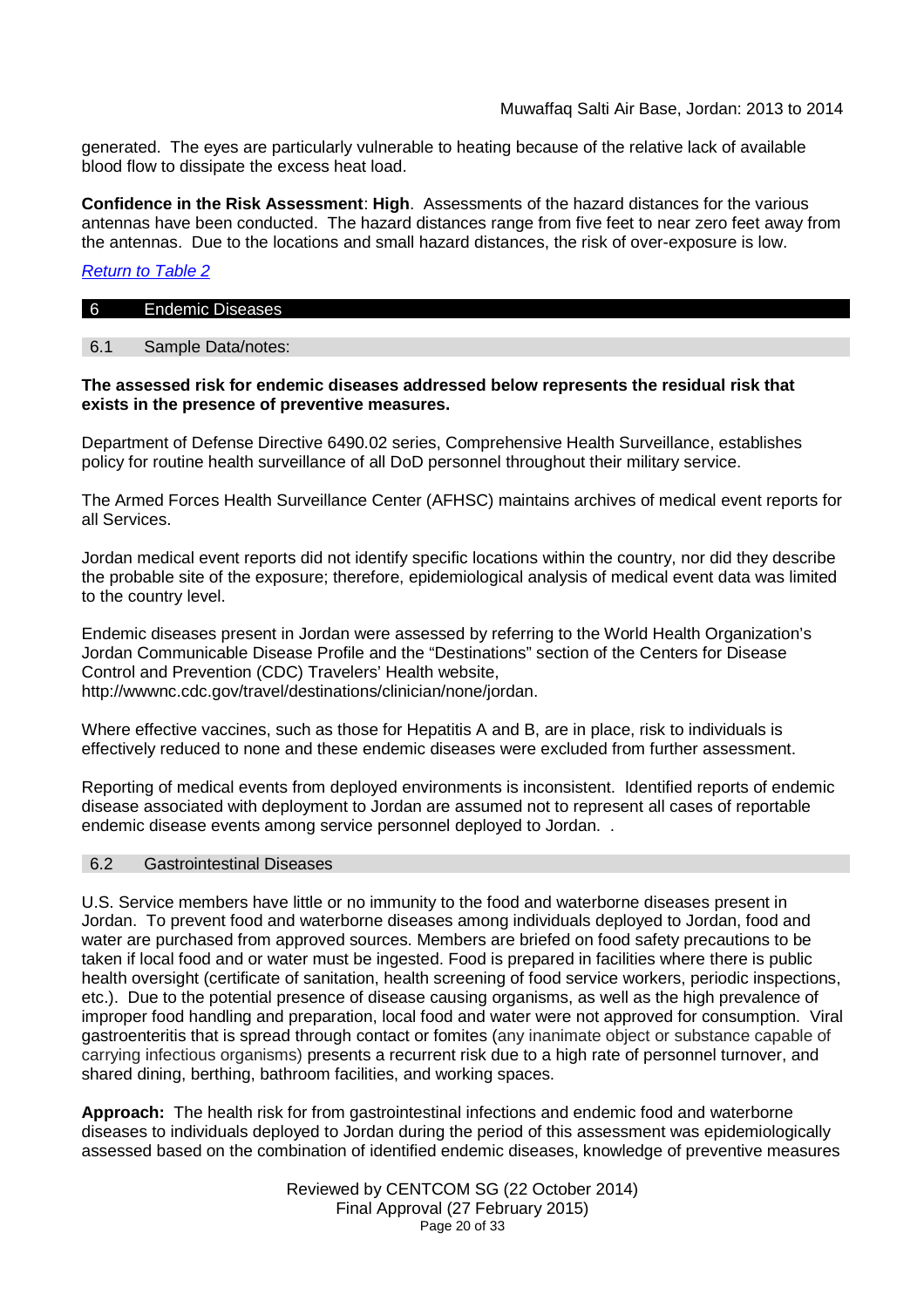in place, review of medical event reports associated with deployment to Jordan, and review of military public health reports.

6.2.1 Short -term health risks*:*

#### **Risk assessment:**

The short-term risk for viral gastroenteritis was **low** due to a high rate of personnel turnover, shared dining, berthing, bathroom facilities, and working spaces was not substantially different than that expected in similar settings within the United States.

The short-term risk associated with food borne and waterborne diseases in Jordan was low (bacterial or viral gastroenteritis, protozoal diarrhea, cholera, brucellosis, hepatitis E).

**Medical implications**: Gastroenteritis, particularly from viral agents, can cause periodic outbreaks in spite of preventive measures. A small number of infections may require greater than 72 hours convalescence and/or hospitalization.

**Confidence in the risk assessment**: Confidence in the risk assessment is moderate. Food and water borne diseases, especially those with short convalescence and lack of long-term health effects are often underreported for deployed military populations.

6.2.2 Long-term (chronic) health risks:

**Risk assessment:** The long-term risk associated with food and waterborne diseases was **low** for protozoal diarrhea and brucellosis.

**Medical implications**: Long-term health effects resulting from infection with food and waterborne diseases are rare.

**Confidence in the risk assessment**: Confidence in the risk assessment is **moderate**. Incidence of protozoal diarrhea and brucellosis in the post deployment military population is known to be extremely low.

*Return to Table 2*

#### 6.3 Arthropod Vector-Borne Diseases

The climate and ecological habitat found in Jordan support populations of arthropod vectors, including mosquitoes, ticks, and sand flies. Risk for arthropod-borne disease is higher during warmer months (typically from April through November); with variable rates of disease transmission (vector-borne diseases occur at low or unknown levels throughout the country). Personnel may have been exposed to mosquitoes, ticks, sand flies, or other biting vectors both during the day or night. Risk is higher in urban and other densely populated areas, or near where animals were kept. Removing vector harborages, spraying for vectors within base camps, avoiding animals or areas where they were kept, proper wearing of insecticide-treated (permethrin) uniforms, use of bed nets in field conditions, and the application of insect repellent to the skin (DEET) were the main protective measures against vectorborne diseases.

**Approach:** The health risk for endemic vector-borne diseases to individuals deployed to Jordan during the period of this assessment was epidemiologically assessed based on the combination of identified endemic diseases, knowledge of preventive measures in place, review of medical event reports associated with deployment areas, and review of military public health reports.

> Reviewed by CENTCOM SG (22 October 2014) Final Approval (27 February 2015) Page 21 of 33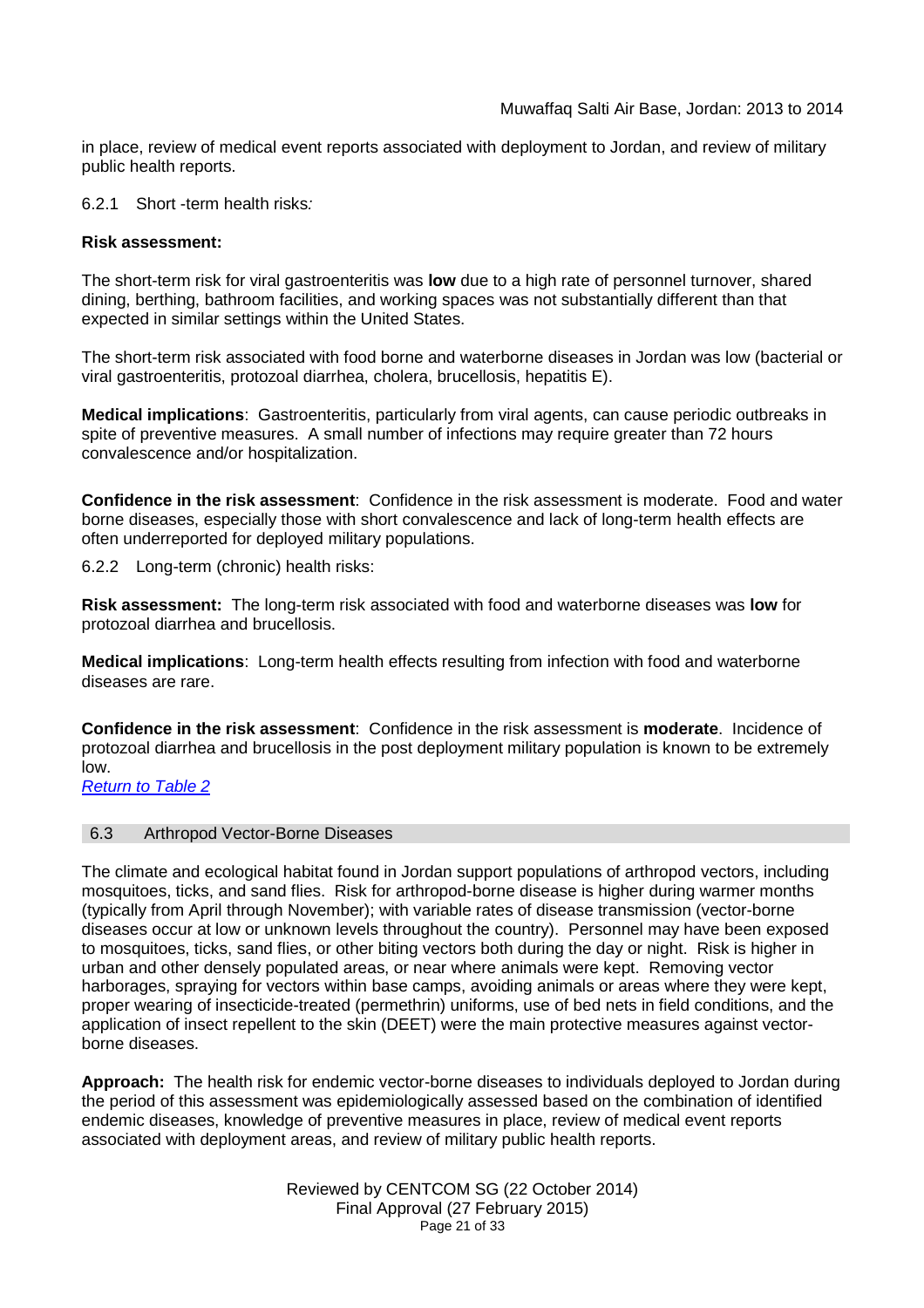## 6.3.1 Short-term (acute) health risks:

#### **Risk assessment:**

The short-term risk for the vector-borne diseases sandfly fever, West Nile Fever, Crimean-Congo hemorrhagic fever, typhus, and plague was **low**. Individuals who deploy from MSAB, and/or supported base camps, to urban or rural outlying areas may experience increased short-term risk.

The short-term risk for malaria and cutaneous leishmaniasis was **low.** Individuals who deployed from MSAB or the other camps in the immediate vicinity, to urban or rural outlying areas, may have experienced increased short-term risk.

#### **Medical implications:**

Sandfly fever, West Nile Fever, Crimean-Congo hemorrhagic fever, typhus, and plague present in Jordan have fairly short incubation periods ranging from days to weeks. Any of these diseases would initially present as acute fever and malaise, some accompanied by rash, and would lead to acute, sometimes severe illness.

Cutaneous leishmaniasis typically presents as skin lesions, single or multiple, that start as a papule and enlarge into an ulcer.

**Confidence in the risk assessment**: Confidence in the risk assessment is **moderate**. Reports of vector borne disease, including malaria and leishmaniasis, were received through official DoD medical event reporting systems.

6.3.2 Long-term (chronic) health risks:

## **Risk assessment:**

The long-term risk for arthropod vector-borne diseases is **low.**

#### **Medical implications:**

Both visceral and cutaneous leishmaniasis may have extended incubation periods, ranging from a months to years. Although rare, it is possible to be infected during deployment, but not to have clinically evident disease until redeployed. Leishmaniasis should be considered in the differential diagnosis for any unusual skin lesions, or chronic, systemic disease.

**Confidence in the risk assessment**: Confidence in risk assessment is **medium.** Incidence of visceral leishmaniasis in the post deployment military population is known to be low. Cases of cutaneous leishmaniasis were detected and treated post deployment. The military medical community was aware of the presence of leishmaniasis in Jordan, and skin lesions in individuals with a history of time spent in Jordan were/are evaluated with that in mind. No cases of relapsing malaria have been reported in the Service-mandated reporting systems.

*Return to Table 2*

Reviewed by CENTCOM SG (22 October 2014) Final Approval (27 February 2015) Page 22 of 33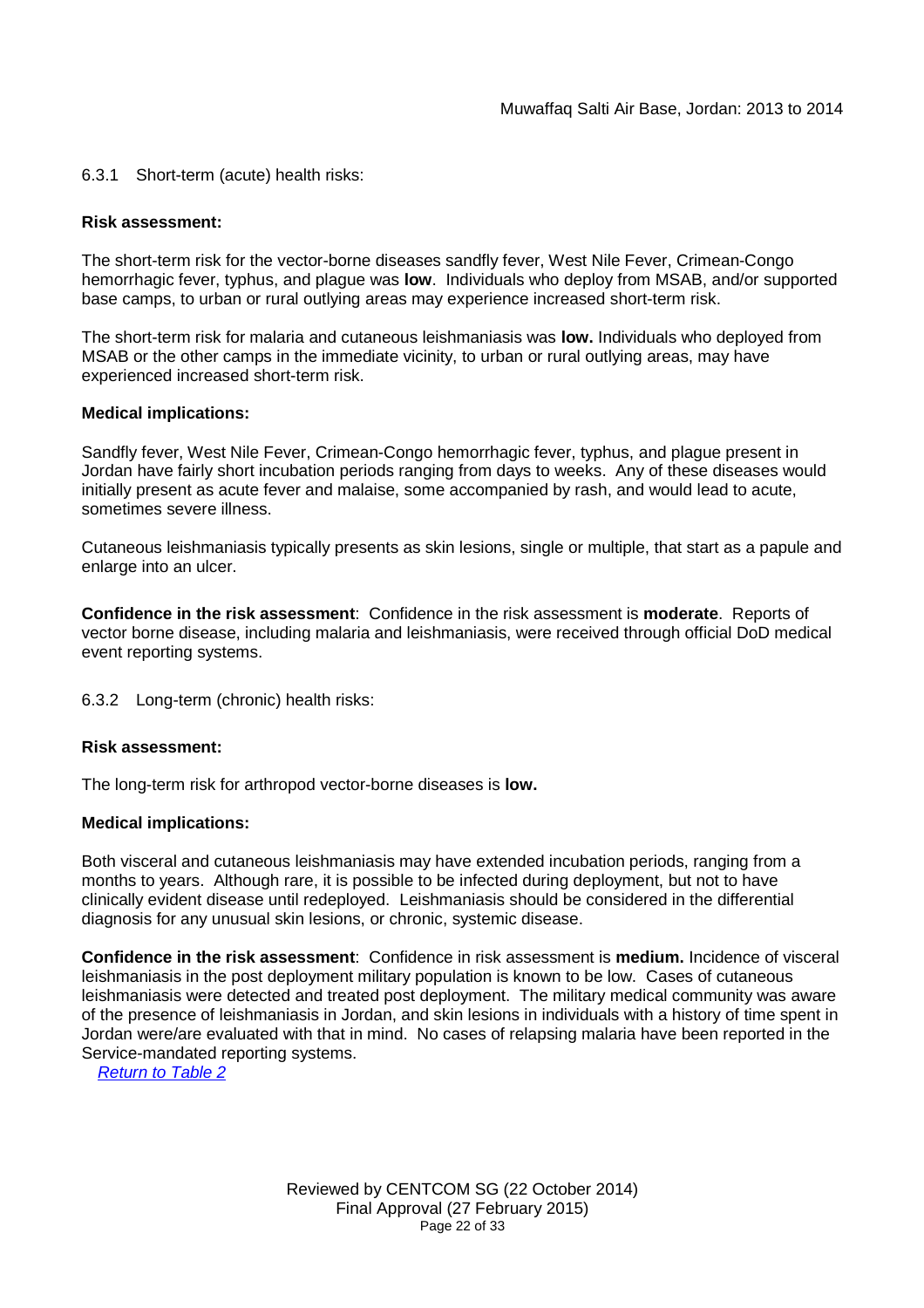#### 6.4 Water Contact Diseases

Operations or activities that involve extensive fresh water contact may result in individuals being exposed to leptospirosis. The occurrence of flooding after heavy rainfall facilitates the spread of leptospirosis because, as water saturates the environment, leptospirosis present in the soil pass directly into surface waters. Activities such as wading or swimming in fresh water sources may result in exposures to enteric diseases such as diarrhea and hepatitis via incidental ingestion of water. Prolonged water contact also may lead to the development of a variety of skin conditions, such as bacterial or fungal dermatitis. Elimination of standing, and/or open, bodies of fresh water protects against the spread of water contact diseases.

**Approach:** The health risk for endemic water contact diseases to individuals deployed to Jordan during the period of this assessment was epidemiologically assessed based on the combination of identified endemic diseases, knowledge of preventive measures in place, review of medical event reports associated with deployment to Jordan, and review of military public health reports.

6.4.1 Short-term (acute) health risks:

**Risk assessment:** The short-term risk for leptospirosis was **low**.

**Medical implications:** Leptospirosis, which has an incubation period of 5-14 days, presents as acute fever with nonspecific symptoms that last for 1 week to several months.

**Confidence in the risk assessment**: Confidence in the risk assessment is **high**. No reported cases of water contact diseases were identified from Jordan during the assessment period.

6.4.2 Long-term (chronic) health risks:

No long-term health risk was identified. *Return to Table 2*

#### 6.5 Respiratory Diseases

U.S. military populations living and working in close-quarter conditions were at risk for substantial person-to-person spread of respiratory virus infections such as the common cold and influenza. Primary exposure pathways for tuberculosis include prolonged close contact (generally several hours per day for greater than three days per week in a closed space) with the local population or third country national contractors. U.S. personnel who remained on base had limited to no contact with the local population, and local and third country national workers/contractors were required to complete health screening prior to employment.

**Approach:** The health risk for respiratory diseases to individuals deployed to Jordan during the period of this assessment was epidemiologically assessed based on the combination of identified endemic diseases, knowledge of preventive measures in place, review of medical event reports associated with deployment to Jordan, and review of military public health reports.

#### 6.5.1 Short-term (acute) health risks:

**Risk assessment:** The short-term risk for upper respiratory infections was **low.** Risk due to a high rate of personnel turnover, shared dining, berthing, recreational facilities, and working spaces is not substantially different than that expected in similar settings within the United States.

The short-term risk for tuberculosis was **low.**

Reviewed by CENTCOM SG (22 October 2014) Final Approval (27 February 2015) Page 23 of 33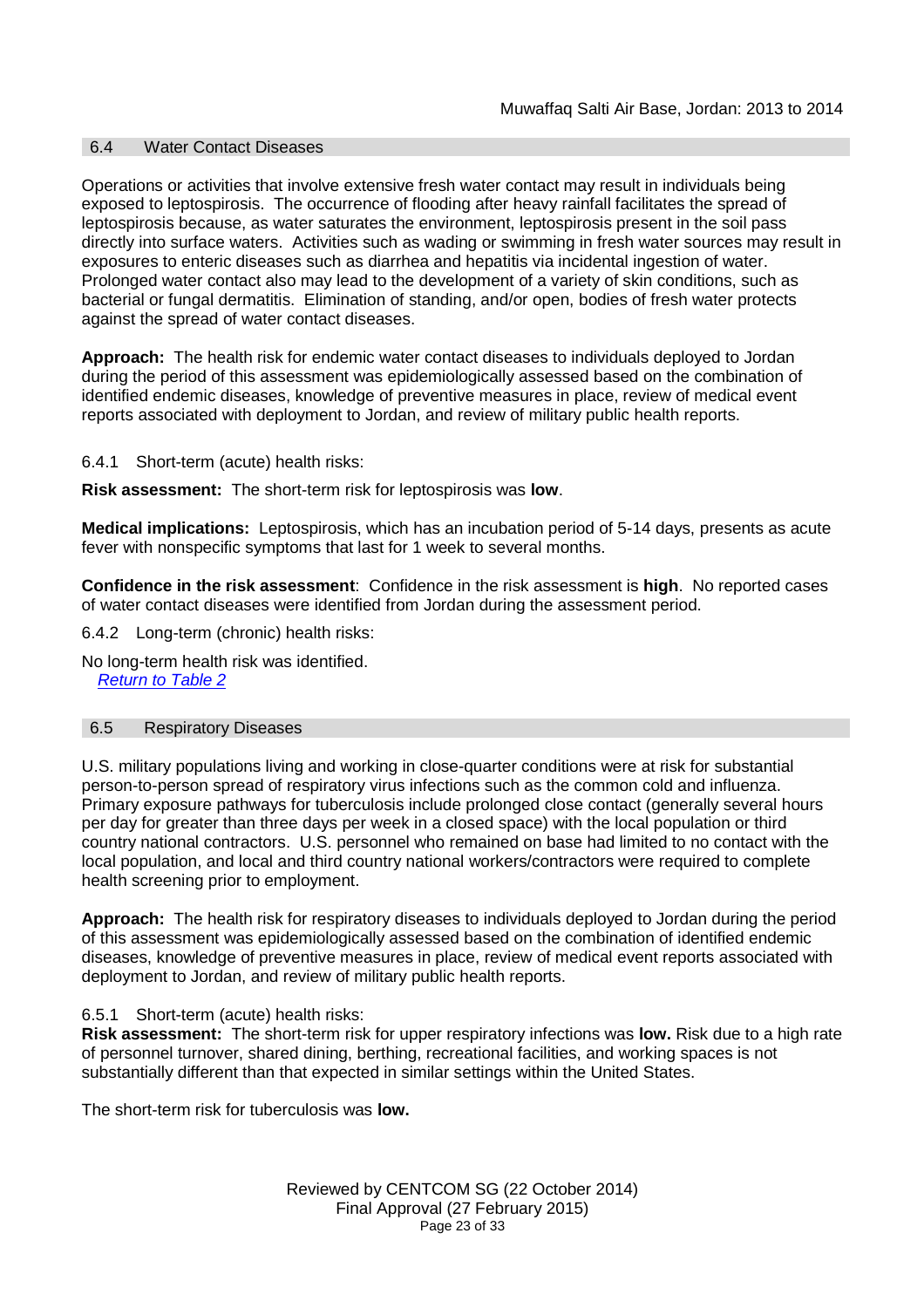## **Medical implications:**

Upper respiratory infections, particularly from viral agents, can cause periodic outbreaks in spite of preventive measures. A small proportion of infections may require greater than 72 hours convalescence and/or hospitalization.

Symptoms of tuberculosis, including fever, weight loss, night sweats and cough, typically start within 1- 6 months of infection. The lifetime risk for tuberculosis after becoming infected is 5-10%; half of this risk occurs in the first two years following infection.

**Confidence in the risk assessment**: Confidence in risk assessment is **moderate**. Upper respiratory infections, especially those with short convalescence and lack of long-term health effects are not reportable for deployed military populations. Tuberculosis prevalence in the local population is low/unassessed. No reports of tuberculosis were identified for individuals deployed to Jordan during the assessment period.

#### 6.5.2 Long-term (chronic) health risks:

**Risk assessment:** The long-term risk for tuberculosis was **low**.

**Medical implications**: Symptoms of tuberculosis can be delayed by two or more years following infection. Tuberculosis should be considered in assessing symptoms of fever accompanied by night sweats and cough.

**Confidence in the risk assessment**: Confidence in risk assessment is **high**. Prevalence of tuberculosis in the local population is widespread, but prevalence of tuberculosis in the post deployment military population is known to be extremely low.

*Return to Table 2*

#### 6.6 Animal-Contact Diseases

Animals in Jordan were not routinely vaccinated against vaccine preventable diseases such as rabies or anthrax. Q-fever, anthrax, and rabies are known to be present in Jordan. Exposure to animals, and/or locations where animals were kept (stray dogs/cats, barnyards, slaughterhouses), were the primary infection sources for all these diseases, and avoidance of companion and farm animal contacts was the primary prevention strategy. Preventive measures in place include anthrax vaccination, which is effective in preventing both cutaneous and inhalation anthrax, and rabies post exposure prophylaxis, which is effective for preventing onset of rabies in exposed individuals.

**Approach:** The health risk for endemic animal contact diseases to individuals deployed to Jordan during the period of this assessment was epidemiologically assessed based on the combination of identified endemic diseases, knowledge of preventive measures in place, review of medical event reports associated with deployment to Jordan, and review of military public health reports.

#### 6.6.1 Short-term (acute) health risks:

**Risk assessment:** The short-term risk for anthrax (naturally acquired), rabies and Q-fever was **low**.

**Medical implications:** Naturally occurring anthrax (non-weaponized) is an acute disease that usually affects the skin, while inhalation anthrax has mild and non-specific initial symptoms among unimmunized individuals.

> Reviewed by CENTCOM SG (22 October 2014) Final Approval (27 February 2015) Page 24 of 33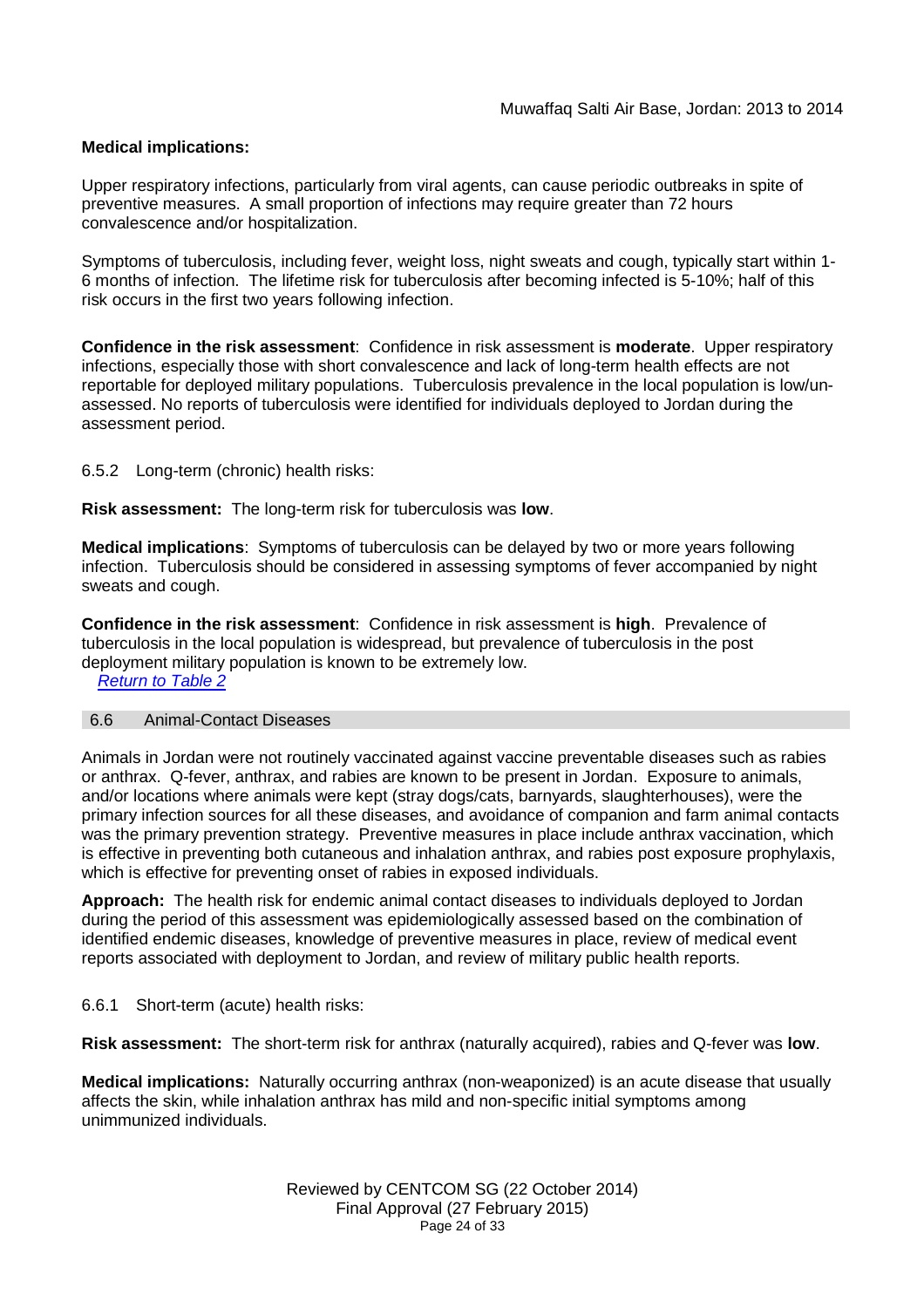Symptoms of acute Q-fever, which may present one week to greater than one month after exposure, include fever, chills and weakness.

Rabies presents as an acute, viral encephalomyelitis and is almost invariably fatal.

## **Confidence in the risk assessment**: Confidence in risk assessment is **high**.

6.6.2 Long-term (chronic) health risks:

**Risk assessment:** The long-term risk for Q-fever and rabies was **low**.

**Medical implications**: Q-fever is generally an acute febrile disease. However, considerable variation in severity and duration may be seen; infections may be unapparent or present as a nonspecific undifferentiated febrile syndrome or as pneumonia. Q-fever should be considered in the differential diagnosis of an undifferentiated febrile syndrome when personnel mention a history of being near or in areas where animals were kept or had been kept.

The incubation period for rabies is typically 1–3 months, but may be more than one year in rare instances.

**Confidence in the risk assessment**: Confidence in risk assessment is **high.**

*Return to Table 2*

#### 7 Venomous Animals/Insects

The species listed below have home ranges that overlap the country of Jordan, and may present a health risk if encountered. Information was taken from US Army Public Health Command, Armed Forces Pest Management Board Living Hazards Database, and personal communication from previously deployed preventive medicine personnel. Little to no regional (within the country of Jordan) animal range information was available. The below list should not be considered all inclusive; other venomous scorpions and snakes may be present in the region. See Section 10 for more information about pesticides and pest control measures.

7.1 Short-term (acute) health risk:

7.1.1 Spiders: Numerous species of spiders are found in Jordan. The Black Widow Spider (*Latrodectus lugubris*) is the only known species whose bite presents a threat. Widow spider bites are mostly minor and even significant envenomation is unlikely to be lethal. Bite is usually felt as a "sting", with delayed (10+min) local pain, and sweating. More severe envenomation may produce regional pain, tender draining lymph nodes, nausea, hypertension, and malaise. Health risk was **low**.

7.1.2 Scorpions: Numerous species of scorpion are found in Jordan. The majority of scorpions found in the region have stings that cause only short lived local effects, such as pain, without systemic effects. Serious envenomations may result in numbness, frothing at mouth, difficulty breathing, and convulsions. Various factors influence the severity of the envenomation to include health and age of patient, sting site, and size and age of scorpion. Most scorpion venom is neurotoxic with a mixture of other substances. If the patient is allergic to bee and wasp stings, extreme caution and care must be taken to prevent excessive morbidity and even possibly death. The following three scorpions are listed as present in Jordan and have known detrimental health effects:

> *Leiurus Quinquestiatus* (Yellow Deathstalker) venom is a powerful mixture of neurotoxins, with a low lethal dose. While a sting from this scorpion is extraordinarily

> > Reviewed by CENTCOM SG (22 October 2014) Final Approval (27 February 2015) Page 25 of 33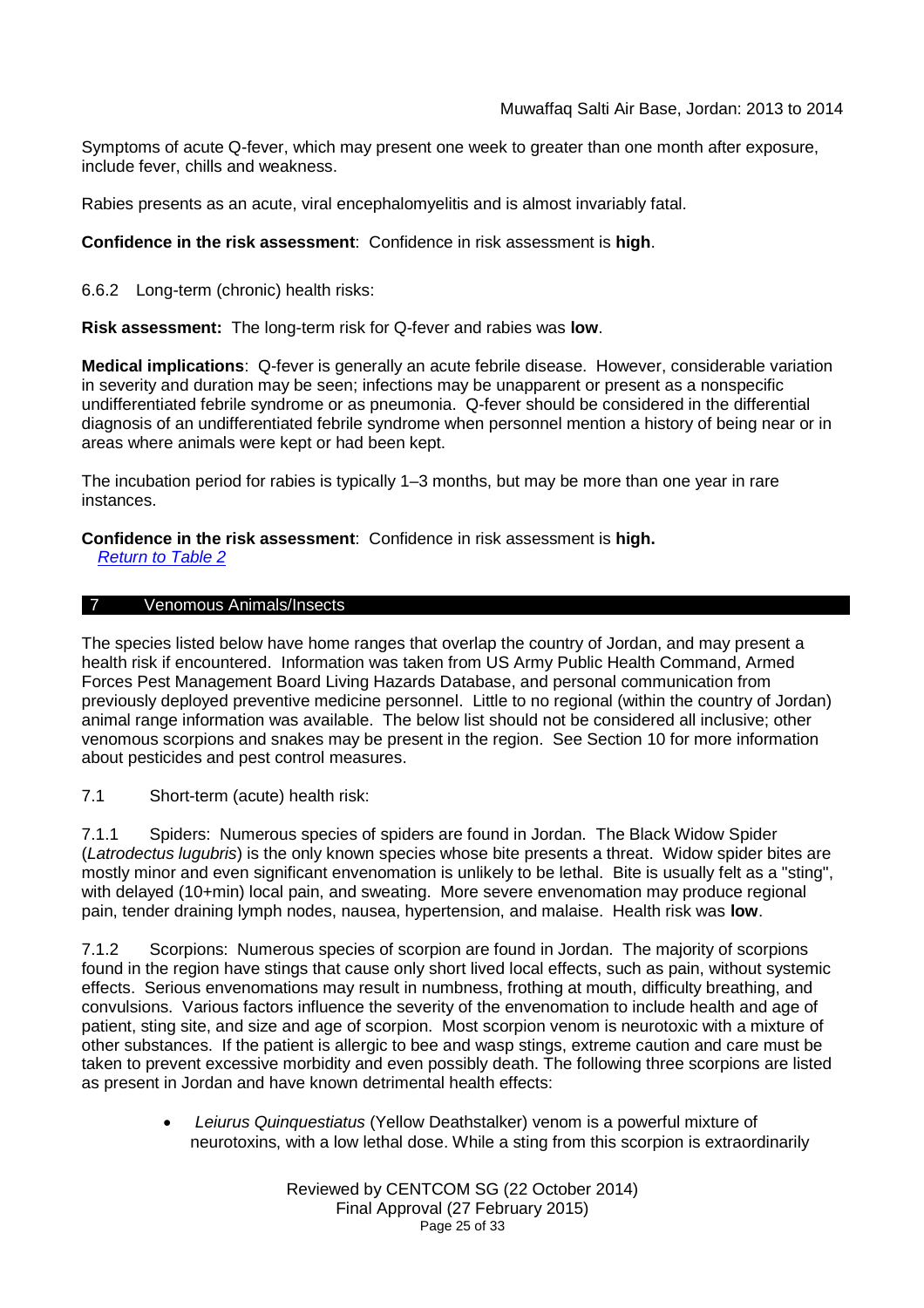painful, it normally would not kill an otherwise healthy adult human. Antivenin available in Amman.

- *Androctonus crassicudauda (*Arabain Fat-Tail). Some authorities report a sting from a Black Fattail Scorpion can kill an adult human in seven hours. Reactions vary considerably. Antivenin available in Amman.
- *Leiurus jordanensis (*Jordan's Black Deathstalker) venom is most powerful and most painful and can kill children and elderly people. Antivenin available in Amman

Overall health risk from scorpions was **low**.

7.1.3 Snakes: Numerous species of snakes are found in Jordan. A number of poisonous snakes, whose range incorporates Jordan, could have been encountered to include cobras, pit vipers, and vipers. The following list is not an all-inclusive list of snakes in the area. Most of the data is derived from a Systemic, distribution and ecology of snakes study done by the Department of Biology, Jordan University of Science & Technology and Department of Biology, the University of Jordan, Amman and represent those deemed most significant or potentially encountered.

- *Antractaspis Engaddensis* (Israeli Mole Viper). Highly Lethal without intervention, Neurotoxic, Cardiac Distress A-V Block, may cause: extreme locational pain, anticoagulation, lowered BP, respiratory distress. Antivenin available in Amman.
- *Cerastes gasperettii (*Arabian Horned Viper). Procoagulant, Hemorrhaging, Abdominal Pain, Vomiting, Dizziness, Convulsions, Headaches, Site swelling and necrosis, Morbidity is less than 1% with intervention. Antivenin available in Amman.
- *E. Coloratus* (Burton's Carpet Viper) Procoagulant, Anticoagulant, Hemorrhaging, Nephrotoxic, Necrotoxins, 10% morbidity with intervention. Antivenin available in Amman.
- *Vipera palaestinae/Daboia palaestinae (*Palestine Viper, Pit Viper). Vomiting, Swelling at site, Sweating, Abdominal Pain, Diarrhea, Tachycardia, Facial Swelling, Hypotension, Shock. Antivenin available in Amman.
- *Walterinnesia Aegyptia* (Desert Black Snake) Data for the Desert Black Snake is low, common antivenin is recommended however no known antivenin specifically for this snake.

Overall, the health risk associated with snakes was **low**.

7.5 Long-term (chronic) health risk:

#### **No long-term health risks were identified based on available data.**

**Risk assessment:** The long-term risk associated with snakes was **low** based on disease incident reporting from Jordan.

**Medical implications**: Long-term health effects resulting from interaction with snakes is **low** based on efficacy of control measure as evidenced by lack of disease(s) reported in various medical surveillance data bases e.g, TMDS, MERS, DRSi as per incident reporting from Jordan.

**Confidence in the risk assessment**: Confidence in risk assessment is **high** based on disease incident reporting from Jordan.

*Return to Table 2*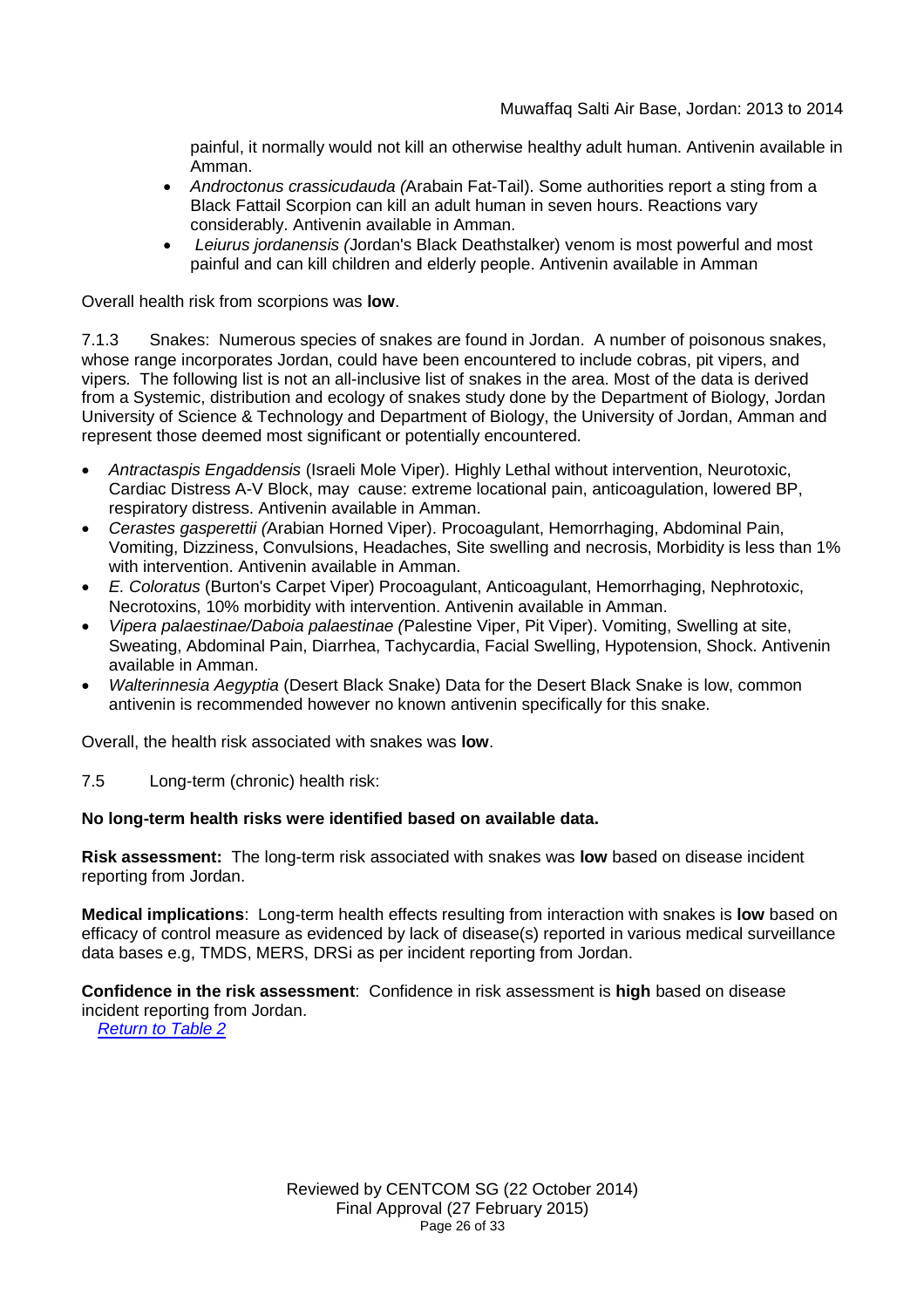## 8 Heat/Cold Stress

## 8.1 Site-Specific Conditions:

At MSAB, the average low and high in August was 65°F and 95°F. August was on average the hottest part of the summer. The average low and high in January was  $35^{\circ}F - 54^{\circ}F$ . January is on average the coldest month of the year. MSAB had less than one year of monitoring the weather. Thus far, the highest recorded temperature in June was  $108^{\circ}$ F, and the lowest was  $25^{\circ}$ F in January.

8.2 Heat

8.2.1 Heat Exposure Guidelines

The risk of heat injury is based on the Wet Bulb Globe Temperature Index as follows: **Low** (80-84.9 °F) **Moderate** (85-87.9°F) **High** (88-89.9°F) **Extremely High** (≥ 90°F)

8.2.2 Short (acute) and long-term (chronic) health risk:

**Approach:** No casualty medical event reports involving heat injuries or heat stress monitoring data were available in the Defense Occupational and Environmental Health Readiness System or the Military Exposure Surveillance Library for MSAB. Accordingly, risk estimates are based strictly on existing climatologic data.

## **Risk Summary:**

Short-term (acute) health risk: **Moderate** - The short-term health risk of heat injury for unacclimatized individuals (i.e. on site less than four weeks) from May-September was moderate. For the remainder of the year, health risk was low. Health risk for persons with underlying health conditions may be elevated above these baselines, especially during May-September.

Long-term health risk: **Low** - The long-term health risk was low**.**

**Medical implications:** Severity of heat injury can range from mild clinical signs such as clamminess, nausea, disorientation or headache to life threatening symptoms requiring hospitalization. Long-term medical implications from heat injuries are rare but can occur, especially from more serious injuries such as heat stroke. Individuals with a history of heat injury, even when medical attention was not sought, are at increased risk for future heat injury; repeat heat injury may have increased severity.

**Confidence in the risk assessment**: Based on generally available information on climatic conditions and the absence of reported heat injuries, confidence in risk assessment is **high**. Individuals who experienced mild symptoms of heat injury may not have sought medical attention; this may lead to an underestimation of the risk. *Return to Table 2*

8.3 Cold

8.3.1 Short (acute) and long-term (chronic) health risks*:* **Low** based on available information.

Reviewed by CENTCOM SG (22 October 2014) Final Approval (27 February 2015) Page 27 of 33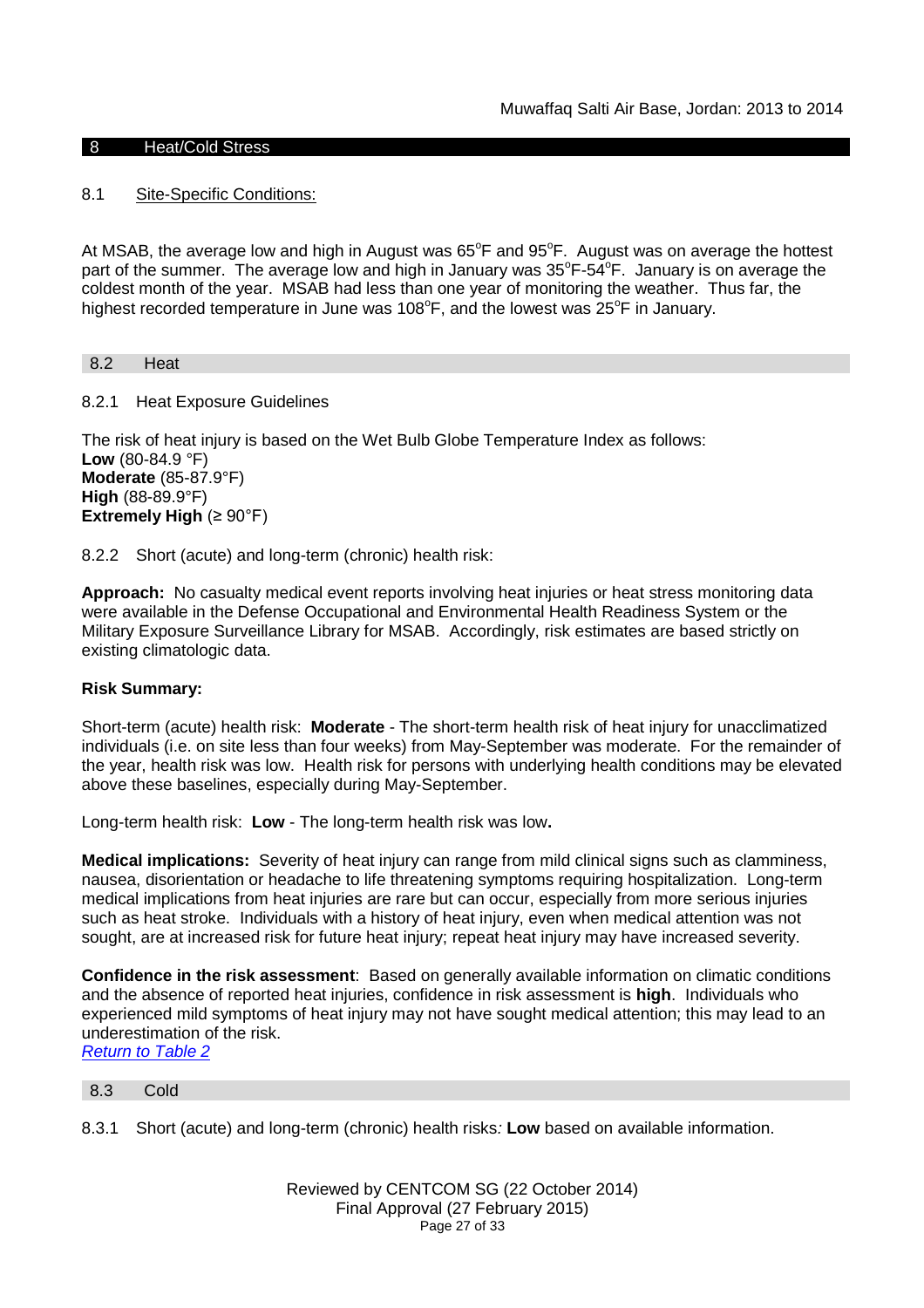**Approach:** No cold injury data were available in the Defense Occupational and Environmental Health Readiness System or the Military Exposure Surveillance Library for MSAB. Accordingly, risk estimates are based strictly on existing climatologic data.

**Risk Summary**: The risk for cold stress/injuries is largely dependent on clothing/equipment worn, operational work intensity and individual factors rather than environmental factors alone. The acute and chronic risk for non-freezing cold injuries, such as chilblain, trench foot, and hypothermia was low**.** The risk of cold stress/injury increases with colder temperatures, wind, longer exposures, inactivity, and inadequate clothing. The period of greatest risk of cold stress/injury is during January.

**Medical implications:** The cooling of body parts may result in various cold injuries - nonfreezing injuries, freezing injuries and hypothermia which is the most serious. Toes, fingers, ears and nose are at greatest risk because these areas do not have major muscles to produce heat. In addition, the body will preserve heat by favoring the internal organs and thus reducing the flow of blood to the extremities under cold conditions. The most severe cold injury is hypothermia which occurs from excessive loss of body heat and the consequent lowering of the body's core temperature.

**Confidence in the risk assessment**: **High** - Based on generally available information on climatic conditions and the absence of reported cold injuries, confidence in risk assessment is high. Individuals who experienced mild symptoms of cold injury may not have sought medical attention. This may lead to an underestimation of the risk. *Return to Table 2*

# 9 Noise 9.1 Continuous

## 9.1.1 Exposure Guidelines:

The Services have established occupational and environmental exposure limit (OEEL) for continuous or intermittent noise at 85 decibels on the A-weighted scale (dB(A)), 84 dB(A) for the Navy, as an eight hour time-weighted average (TWA). The A-weighted scale of noise measurement is used because it mimics the human ear's response to sound. All Services require that individuals routinely exposed to noise levels greater than the OEEL be enrolled in the hearing conservation program. Generally, routinely exposed is defined as when the TWA exceeds 84 dB(A) on average more than two days in any month.

## 9.1.2. Site Specific Conditions:

Sources of potential noise include flight line operations, associated with both fixed and rotary wing aircraft, tactical generators and various hand tools in maintenance shops. Due to the inherent noise hazard in flight line operations, personnel were required to wear dual hearing protection. The aerospace ground equipment (AGE) shop has several pieces of hazardous noise equipment. Their "Dash 60" generator was measured to be 109.7 dB(A).

9.1.3 Short (acute) and long-term (chronic) health risk: Low based on available information.

**Approach:** Knowledge of the Service hearing conservation programs and typical sound pressure level measurements associated with the various potential noise generating sources were used to complete the health risk assessment. DOEHRS-IH was reviewed for noise assessments.

Risk Summary:

Reviewed by CENTCOM SG (22 October 2014) Final Approval (27 February 2015) Page 28 of 33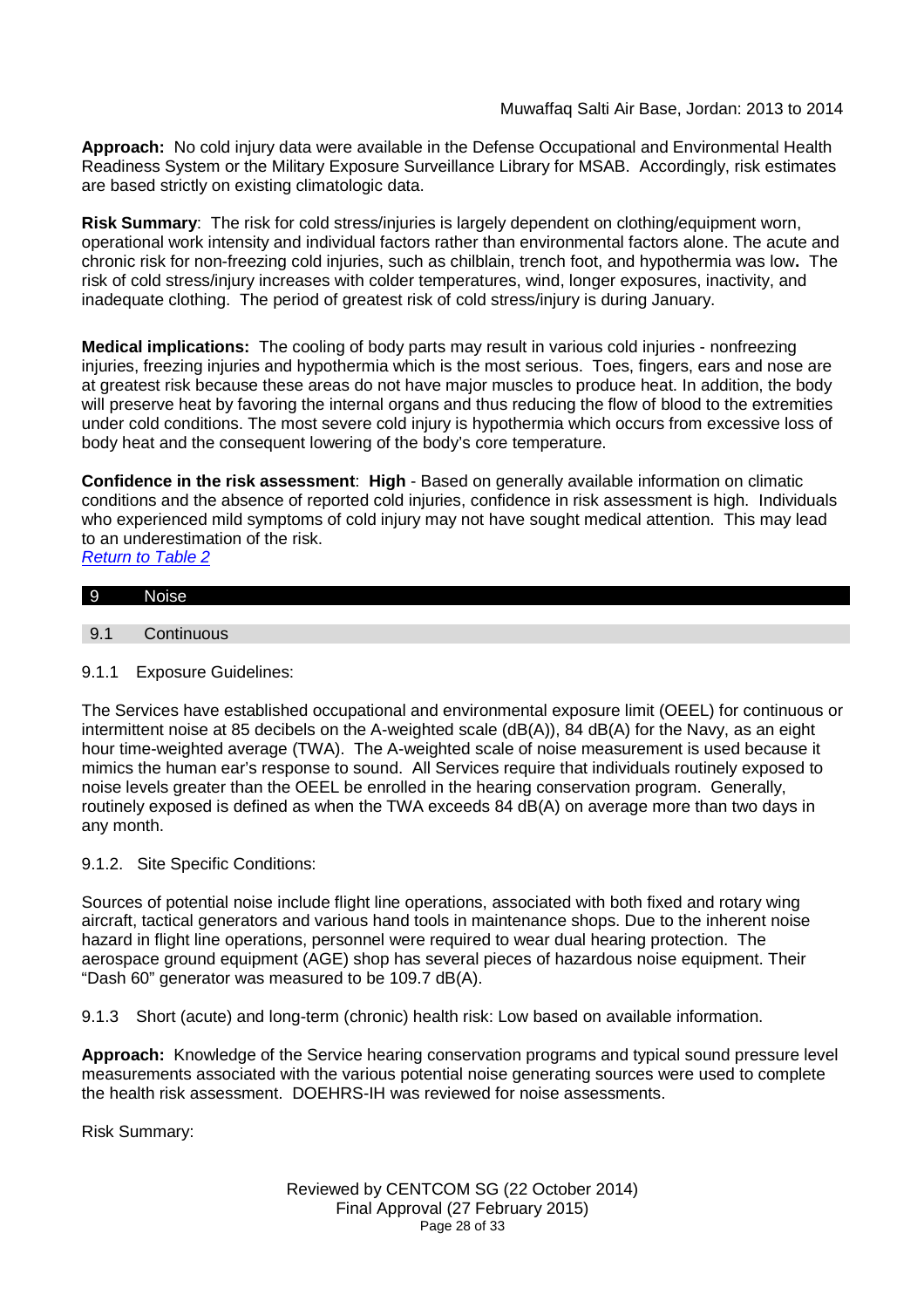## Muwaffaq Salti Air Base, Jordan: 2013 to 2014

Short-term health risk: The short-term risk of noise induced hearing loss with the use of appropriate hearing protection use was **low**. Few exposed individuals are expected to have experienced noticeable short-term health effects such as annoyance, speech interference, fatigue and temporary hearing threshold shifts during deployment.

Long-term health risk: The long-term risk of noise induced hearing loss with appropriate hearing protection use is **low**.

**Medical implications:** Exposure to high noise levels can cause hearing loss, tinnitus (ringing in the ear), stress, high blood pressure, fatigue, and gastro-intestinal problems.

**Confidence in the Risk Assessment**: Confidence in the health risk assessment is **moderate**. There is a well-established hearing conservation program; hearing protection is readily available and generally worn by individuals with known occupational exposures across the Services. However, the limited availability of quantitative information about specific noise sources and enforcement of the use of personal protective equipment diminishes confidence.

#### 9.2 Impulse

No measured information from MSAB about potential sources of impulse noise (140 dbA) or greater was available. Impulse noise exposure is typically associated with the discharge of weapons. MSAB does have a firing range, which has a large berm made from sand to catch bullets.

9.2.1 Short-term (acute) and Long-term (chronic) health risks: Low – Personnel have been given hearing protection and training on the use of hearing protection. There is no information to suggest that the exposure to impulse noise at the firing range is any more than at home station.

**Medical implications:** Exposure to high noise levels can cause hearing loss, tinnitus (ringing in the ear), stress, high blood pressure, fatigue, and gastro-intestinal problems.

**Confidence in the Risk Assessment**: Low since there is no documented information.

#### *Return to Table 2*

# 10 Unique Concerns

#### 10.1 Asbestos and Lead-Based Paint

10.1 Site-Specific Conditions:

Roughly 85% of the population works in structures (mostly tents) constructed by the DoD. Approximately 15% work in hardened facilities constructed by Jordan. 100% of DoD personnel sleep in DoD constructed facilities. The structures are not painted, and there are only three hardened facilities on MSAB--one latrine, the dining facility and the headquarters building. There are no known issues of exposure to potential sources of asbestos containing material (ACM) or peeling paint that could contain lead. Two bulk samples were taken for analysis for asbestos, and the results were non-detect. No systematic base-wide survey has occurred. It is not uncommon for countries outside the U.S. to use materials that contain asbestos. Asbestos-containing materials that are intact and managed in place, present minimal hazards to US personnel.

10.1.1 Short-term and long-term health risk: **Low** based on available information.

Reviewed by CENTCOM SG (22 October 2014) Final Approval (27 February 2015) Page 29 of 33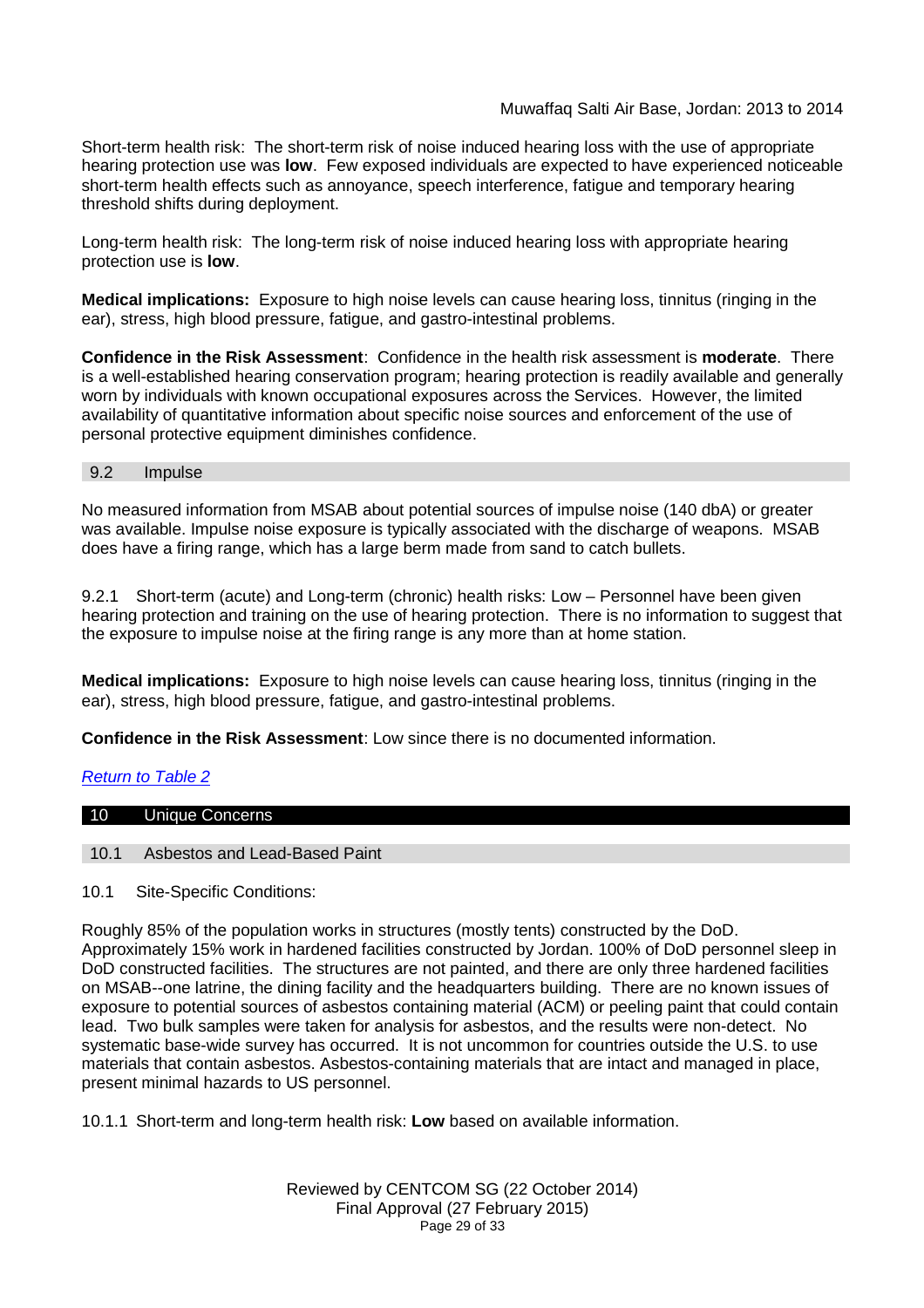**Medical implications:** Symptoms of asbestos-related diseases, such as shortness of breath, coughing, and chest pain, often do not appear until 20 to 50 years after the exposure. The two types of cancer caused by exposure to asbestos are lung cancer and mesothelioma. Long-term exposure to lead in adults can cause decreased memory and concentration; weakness in fingers, wrists, or ankles; small increases in blood pressure, particularly in middle-aged and older people; and anemia.

**Confidence in the Risk Assessment**: **High** – Since the structures are not painted, the risk to lead based paint is non-existent. The qualitative and quantitative information available suggests that there is not an issue with lead based paint or asbestos.

## 10.2 Unique incidents at the site/Waste Disposal

No unique incidents are known to have occurred at the site. There have been no incidents of fire. Regular trash is removed by a local contracted agency. US personnel have little to no exposure to waste materials.

## *Return to Table 2*

## 10.3 Potential Environmental Contamination Sources

In addition to environmental exposures already discussed, there may be specific occupational exposure pathways associated with aircraft, vehicle and site maintenance. Typical chemicals of concern associated with potential occupational exposures were petroleum, oils, and lubricants. No industrial hygiene data exist to document the significance of occupational exposures; however, there were typically procedures in place for storage, handling, use and disposal of hazardous materials which generally minimize health risk. Workplaces with hazardous materials include but are not limited to the Vehicle Maintenance shop, Sheet Metal Repair shop, and Fuel System Repair shop. Small spills (less than five gallons) of antifreeze and fuel (gasoline/diesel) are known to have occurred at MSAB. Fuel is stored in large bladders, and there have been no instances of the bladders bursting.

**Approach**: Knowledge of the U.S. Central Command and Service specific policies and procedures served as the basis of this risk assessment. The qualitative information such as the similar exposure group (SEG) descriptions in DOEHRS-IH was reviewed.

10.2.1 Short-term (acute) and Long-term (chronic) health risks: **Low** based on available information.

**Medical implications:** The potential health effects would be dependent on the specific chemical that spilled. Possible health effects often depend on the way personnel were exposed (i.e., skin, oral, or breathing), the length of time of exposure, and personal characteristics (i.e., age, gender, genetic traits, diet, and other habits). Health effects of fuel may include irritation to unprotected skin, eye and upper respiratory irritation, fatigue, breathing difficulty, headaches, dizziness, and sleep disturbances. Scientific research on long-term effects is not conclusive. However, if an individual is exposed to large amounts of fuel for a long period of time, research shows there is a potential for health effects, such as lung and heart problems.

**Confidence in the risk assessment**: Confidence in the risk assessment is **moderate**. There is not any quantitative data on exposure and spills are known to have occurred in the past. Personnel have been trained at their home station on how to use personal protective equipment (PPE). PPE was available and presumed to have been used correctly during routine shop operations and during the response to the spills.

#### 10.4 Pesticides/Pest Control: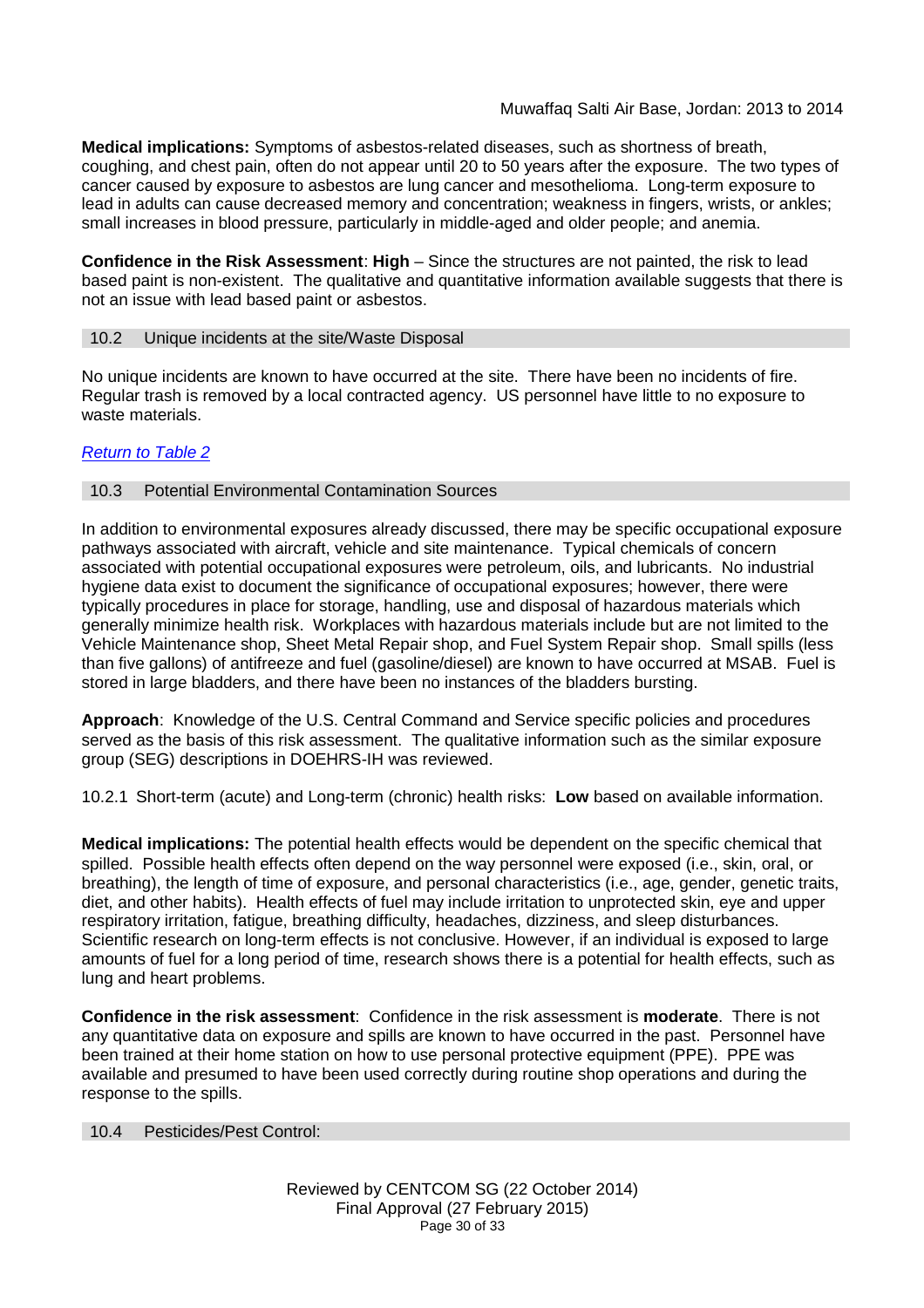There was not an integrated pest management plan during June 2013 to July 2014. MSAB did not have a local entomology specialist on site. The plan for the future was to have a pest management technician come to MSAB and train local Civil Engineering personnel. Pest Management personnel are not anticipated to be permanently assigned to MSAB. Pest Management duties have been divvied out largely by Public Health and Civil Engineering. The goal is to mitigate pests and vectors in accordance with mandated integrated pest management practices and in accordance with DoDI 4150.07 requirements. The overwhelming majority of those efforts at the air base were in the reduction of filth flies, rodents, and feral animals. Non-chemical measures such as exclusion measures and sanitation were first and primary efforts. Secondary measures included the use of targeted bait applications for flies and rodents, and various animal trapping methods.

**Risk Summary:** None - pesticides were not used.

**Medical implications:** No health effects were anticipated since pesticides were not used.

**Confidence in the risk assessment**: Confidence in the risk assessment is **high** since pesticides were not used. There is no information to suggest any issues with the pest management practices performed.

## 10.5 Burn Pit

MSAB did not have a burn pit from June 2013 to July 2014.

## *Return to Table 2*

## 11 References

## *POEMS developed according to:*

- **1. DoDI 6490.03,** *Deployment Health***, 2006.**
- **2. JCSM (MCM) 0028-07,** *Procedures for Deployment Health Surveillance,* **2007.**
- **3. DoDI 6055.05, Occupational and Environmental Health, 2008.**
- **4. Klaassen, C.D.** *Casarett & Doull's Toxicology: the Basic Science of Exposures***, Chapter 2, Principles of Toxicology; Fifth Edition, McGraw Hill, New York.**

*Site description and baseline information obtained from:*

- *5.* **14th Weather Squadron, "Jordan Full Year Climatology," https://www.afccc.af.mil/**
- **6. Med-O-Med, "Jordan Physical Geography Data," http://medomed.org/2010/jordan-physicalgeography-data/**
- **7. Food and Agriculture Organization of the United Nations, "Jordan," http://www.fao.org/ag/AGP/AGPC/doc/counprof/Jordan/Jordan.htm**
- **8. "PSD issues weather instructions," Jordan News Agency (PETRA), http://www.petra.gov.jo/Public\_News/Nws\_NewsDetails.aspx?Site\_Id=1&lang=2&NewsID=148352**  $&CatID=13&Tvpe=Home&GTvpe=1$

#### *Sampling data were obtained from the:*

- **9. Defense Occupational and Environmental Health Readiness System (referred to as the DOEHRS-EH & IH databases) at https://doehrs-ih.csd.disa.mil/Doehrs/. Some of the data may be classified or otherwise have some restricted distribution. See discussion below.**
- **10. Military Exposure Surveillance Library: https://mesl.apgea.army.mil/mesl/. Some of the data and reports used may be classified or otherwise have some restricted distribution.**
- **11. Abed, AM; Al Kuisi, M; and Kair, HA; "Characterization of the Khamaseen (spring) dust in Jordan,"** *Atmospheric Environment***, 2009, Vol 43, p. 2863-2876.**

Reviewed by CENTCOM SG (22 October 2014) Final Approval (27 February 2015) Page 31 of 33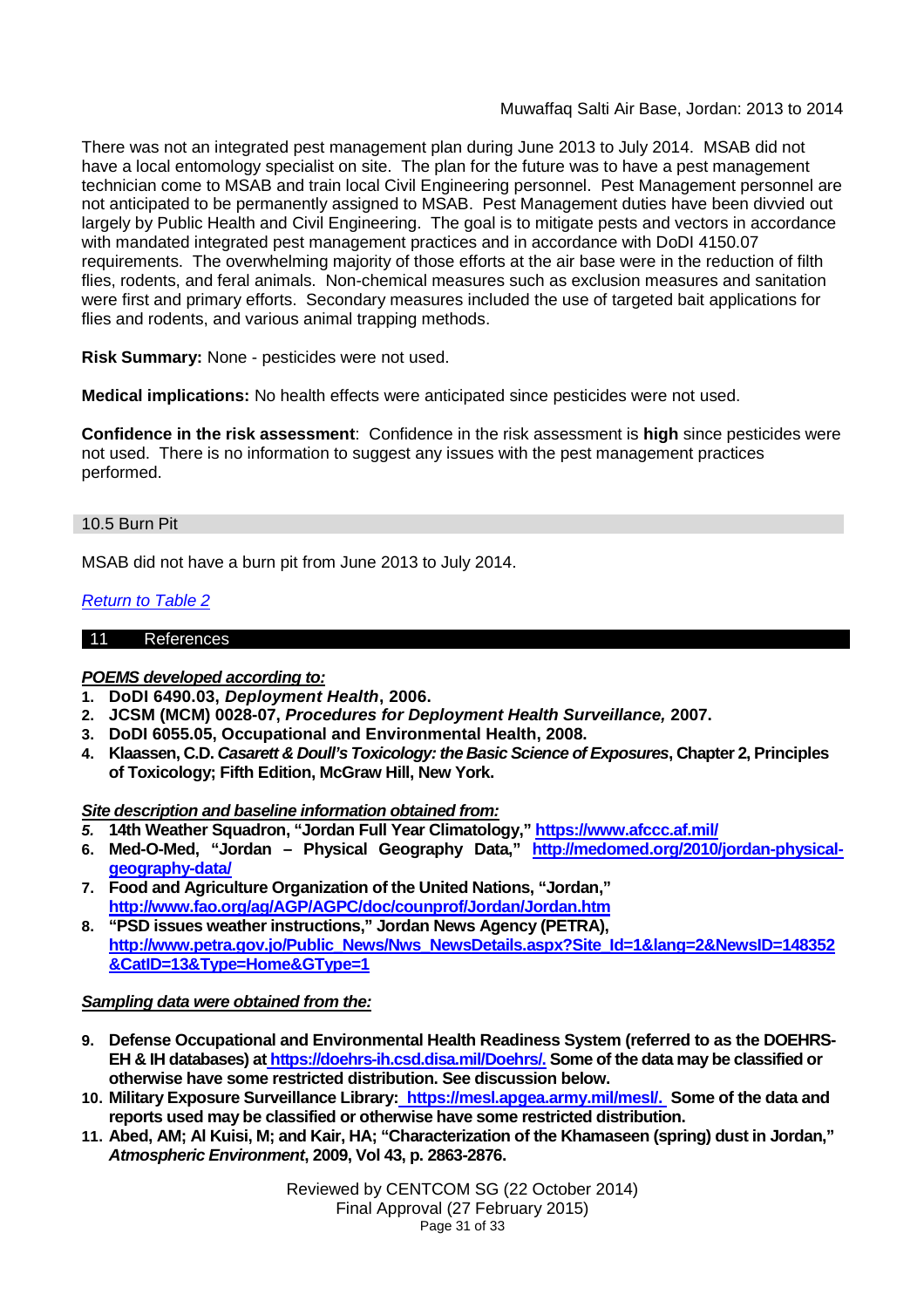- **12. Abu-Allaban, M; Hamasha, S; and Gertler, A; "Road Dust Resuspension in the Vicinity of Limestone Quarries in Jordan,"** *Journal of the Air & Waste Management Association***, 2006, Vol 56, p. 1440-1444.**
- *Additional environmental health reports/survey documents are from the:*
- **13. Integrated Pest Management Plan Multi-National Coalition XXXcountry January 23, 2006 Restricted link only from Armed Forces Pest Management Board, http://www.afpmb.org/**

#### *Chemical hazards (air, water, soil) evaluated based on military exposure guidelines (MEGs) and risk assessment methodology in:*

- **14. USACHPPM June 2010 Revision, Technical Guide (TG230), "Environmental Health Risk Assessment and Chemical Exposure Guidelines for Deployed Military Personnel". For further information, contact USAPHC Environmental Health Risk Assessment Program at: commercial 410-436-2953 or DSN 584-2953.**
- **15. Department of the Army Technical Bulletin Medical (TB MED) 577, Sanitary Control and Surveillance of Field Water Supplies, TB Med 577, NAVMED P-5010-10, AFMAN 48-138, 1 May 2010.**
- **16. USACHPPM, Particulate Matter Factsheet No. 64-009-0708, 2008.**

## *Regional/country information on endemic/infectious disease and heat/cold from the:*

- **17. Centers for Disease Control and Prevention (CDC) Travelers' Health website (http://wwwnc.cdc.gov/travel/destinations/traveler/none/Jordan), "Destinations" section, Jordan.**
- **18. World Health Organization (WHO) World Malaria Report 2012, page 141.**
- **19.** "**Cutaneous Leishmaniasis in U.S. Military Personnel Southwest/Central Asia, 2002-2003."** *Morbidity and Mortality Weekly Report (MMWR)***, October 24, 2003 / 52(42);1009-1012. http://www.cdc.gov/mmwr/preview/mmwrhtml/mm5242a1.htm**
- **20. Hartzell JD, Peng SW, Wood-Morris RN, Sarmiento DM, Collen JF, Robben PM, et al. "Atypical Q fever in US soldiers."** *Emerg. Infect. Dis.* **2007 Aug. Available from http://wwwnc.cdc.gov/eid/article/13/8/07-0218.htm**
- 21. National Medical Intelligence Center, Defense Intelligence Report" Jordan: Environmental Health Risk Assessment & Infectious Disease Risk Assessment

*The DOEHRS-EH database was queried to obtain the available sample data for air, soil, and drinking and nondrinking water sources at MSAB, Jordan. The data are currently assessed using the TG 230 June 2010 Revision as described above contains, the general method involves an initial check of the data which eliminates all chemical substances not detected above 1-year negligible MEG. Those substances screened out are not considered acute or chronic health hazards so are not assessed further. For remaining substances, acute and chronic health effects are evaluated separately for air and water (soil is only evaluated for longterm health risk). This is performed by deriving separate short-term and long-term population exposure level estimates (referred to as population exposure point concentrations (PEPC) that are compared to MEGs derived for similar exposure durations. If less than or equal to negligible MEG, the risk is Low. If levels are higher than negligible, then there is a chemical-specific toxicity and exposure evaluation by appropriate subject matter experts, which includes comparison to any available marginal, critical, or catastrophic MEGs. For drinking water, 15 liters/day (L/day) MEGs are used for the screening while site specific 5–15 L/day are used for more detailed assessment. For nondrinking water (such as that used for personal hygiene or cooking) the 'consumption rate' is limited to 2L/day (similar to the US Environmental Protection Agency (USEPA)), which is derived by multiplying the 5-L/day MEG by a factor of 2.5. This value is used to conservatively assess nondrinking uses of water.*